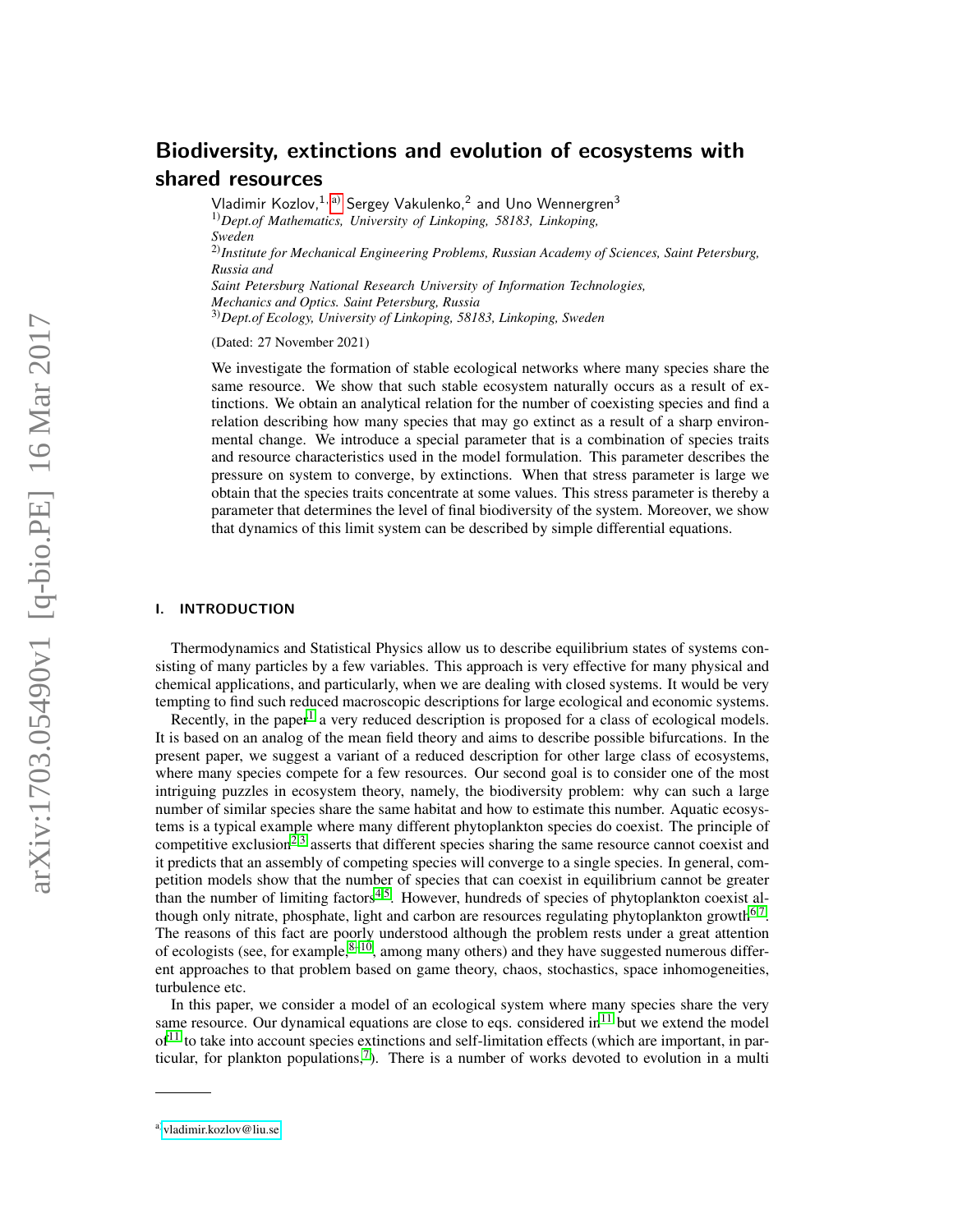species context as food-webs, for example,  $12-15$  $12-15$  as well as the effect of species extinctions  $16,17$  $16,17$ . These papers have used the Lotka Volterra model where species interactions slowly evolve in time (that may be connected with foraging<sup>[16](#page-16-12)</sup> or an adaptation of species behaviour) and species extinctions are possible when the abundances attain a critical threshold. In our model, all parameters are random but, opposite to  $16,17$  $16,17$ , fixed in time and the primary effect on evolution is species extinctions.

The main results are as follows. We introduce a specific numerical characteristics, which we will call the stress parameter *Pstress*. That characteristics is a natural dimensionless multiplicative combination of some main parameters involved in the model formulation, namely, the resource turnover rate, the maximum supply of the resource, self-limitation coefficient and averaged specific growth rates. The stress parameter appears, in a natural way, as a result of a model rescaling and it can be interpreted as a magnitude of selection pressure on ecosystem species induced by the interaction between the ecosystem and its environment. For example, *Pstress* is large if the resource amount or the resource turnover rate is small. For large values of the stress parameter, the model exhibits an effect of convergence to similarity as in the competitive Lotka-Volterra systems studied earlier in<sup>[18](#page-16-14)</sup>. In contrast to<sup>[18](#page-16-14)</sup>, we obtain a complete analytical description of the system behaviour. We show that the model with or without extinction thresholds are sharply different. Namely, the simpler model without critical extinction threshold exhibits a global stability, when all positive trajectories converge to the same equilibrium independent of initial state. The model with extinctions dynamics is fundamentally non-predictable. The trajectories tend to different equilibria, and these final states depend on initial data. The biodiversity level, which we observe after a long evolution, can be expressed via the initial number of species, the stress parameter and other ecosystem characteristics in an explicit way. This convergence to similarity in a species trait can be called a "concentration effect". However, this concentration effect does not mean that all species are completely identical: other traits defined by species parameters can still differ.

The concentration effect leads to interesting phenomena. Let us suppose that initially an ecosystem contains a number of species with random parameters and consider the limit system, which is a result of a long evolution. We compare how a sharp change of environment can affect initial and final systems. By our analytical relations one can estimate the number of species that may go to extinct. The limit system is more stable than the initial one.

The limit ecosystem, arising as a result of a long evolution, has interesting properties: its dynamics is governed by a simple differential equation of the second order. This equation describes a nonlinear oscillator with a friction and a memory. If the friction is small and the memory is negligible the dynamics of this oscillator is defined by a Hamiltonian system. Formation of this universal limit system is a result of species extinctions and a selection pressure on some species parameters, namely those important for species survival.

## II. POPULATION DYNAMICS

We consider the following system of equations:

<span id="page-1-0"></span>
$$
\frac{dx_i}{dt} = x_i(-r_i + \phi_i(v) - \gamma_i x_i), \quad i = 1, \dots, M
$$
\n(1)

<span id="page-1-1"></span>
$$
\frac{dv}{dt} = D(S_0 - v) - \sum_{i=1}^{M} c_i x_i \phi_i(v),
$$
\n(2)

where

$$
\phi_i(v) = a_i \Phi(v, K_i), \quad \Phi(v, K) = \frac{v}{K_i + v}.
$$
\n(3)

Here  $x_i$  are species abundances, *M* is the number of species, *v* is resource amount, *D* is the resource turnover rate,  $S_0$  is the maximum supply of resource  $\nu$ . In total there are five species specific parameters:  $r_i$  are species mortality,  $c_i > 0$  is the fraction of resource consumption by individuals of the *i* species,  $\gamma$ *i* > 0 defines species specific self-limitation, the coefficients  $a$ *i* > 0 are species specific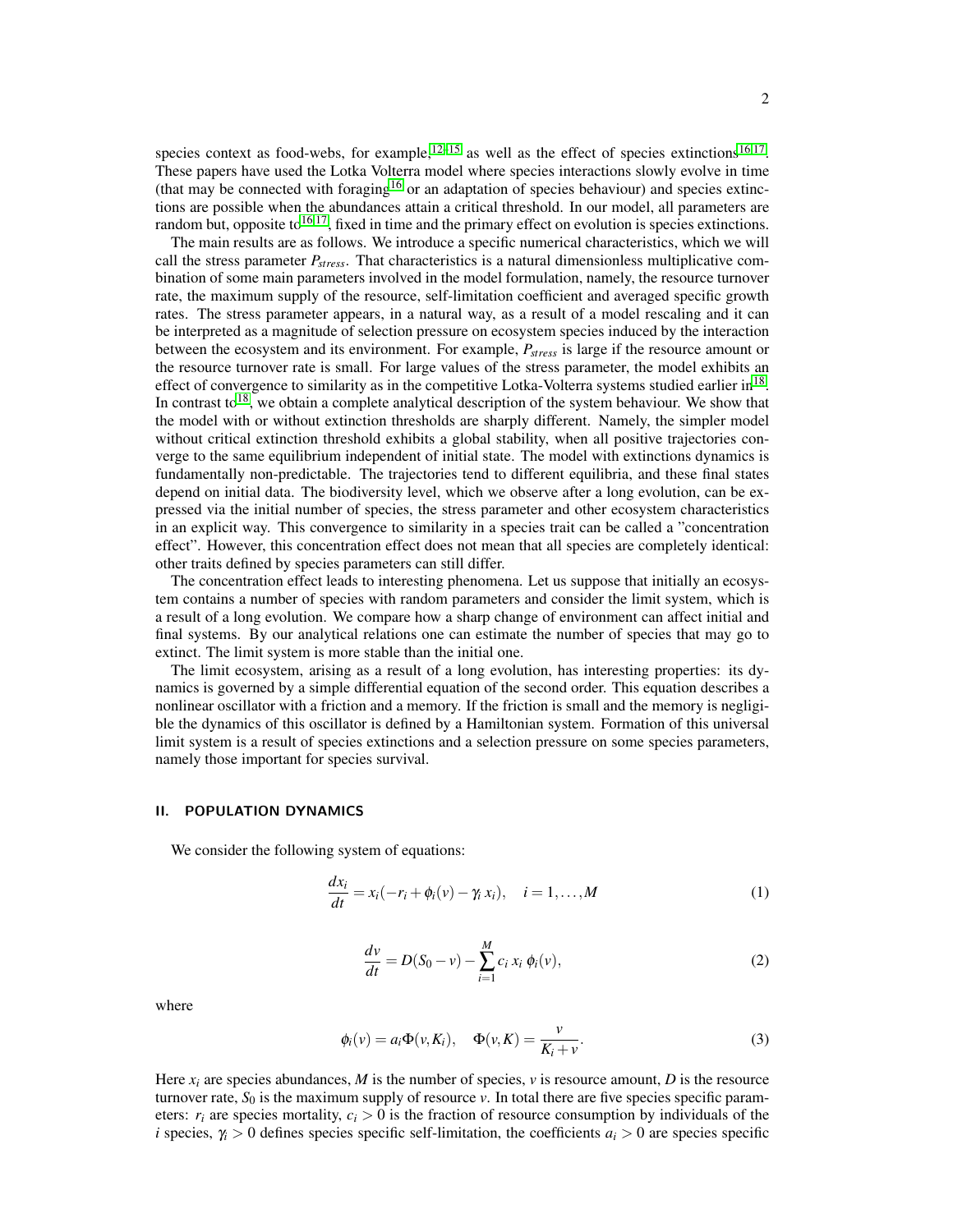growth rates, and  $K_i > 0$  are species specific resource constants indicating reduction of resource effect by half. For  $\gamma_i = 0$  this system have been used to study the plankton paradox<sup>[11](#page-16-9)</sup>. Following<sup>[7](#page-16-6)</sup> we assume  $\gamma_i > 0$  since it is known that self-limitation is essential for large ecosystems<sup>[19,](#page-16-15)[20](#page-16-16)</sup> and that plankton and plant ecosystems can induce effects leading to self-limitation<sup>[7](#page-16-6)</sup>. We complement the system [\(1\)](#page-1-0), [\(2\)](#page-1-1) with the initial conditions

<span id="page-2-0"></span>
$$
x_i(0) = \bar{x}_i, \quad v(0) = v_0.
$$
 (4)

# III. GLOBAL STABILITY FOR MODEL WITHOUT EXTINCTIONS

Here we show that the Cauchy problem  $(1)$ ,  $(2)$  and  $(4)$  has a positive solution for all positive Cauchy data. Furthermore, we study both the stability and large time behavior of solutions.

**Proposition I.** *Solution*  $(x(t), y(t))$  *of* [\(1\)](#page-1-0)*,* [\(2\)](#page-1-1) *with initial data*  $v(0) \ge 0$ ,  $\bar{x}_i = x_i(0) \ge 0$  *is defined for all positive t, and it satisfies the estimates*

<span id="page-2-1"></span>
$$
0 \le x_i(t) \le \frac{\bar{x}_i \exp(\bar{a}_i t)}{1 + \bar{x}_i \gamma_i \bar{a}_i^{-1} (\exp(\bar{a}_i t) - 1)},
$$
\n<sup>(5)</sup>

*where*  $\bar{a}_i = a_i - r_i$ *, and* 

<span id="page-2-2"></span>
$$
0 \le v(t) \le S_0(1 - \exp(-Dt)) + v(0) \exp(-Dt). \tag{6}
$$

**Proof.** Since  $\phi_i(v) < a_i$ , we have  $x_i(t) \leq y_i(t)$ , where  $y_i(t)$  is the solution of the Cauchy problem

$$
\frac{dy_i}{dt} = y_i(-r_i + a_i - \gamma_i y_i), \quad y_i(0) = \bar{x}_i.
$$

Solving this equation, we obtain [\(5\)](#page-2-1). Estimate [\(6\)](#page-2-2) follows from the non-negativity of the term  $\sum_{i=1}^{M} c_i x_i \phi_i(v)$ .

#### <span id="page-2-5"></span>A. Global stability

Let

$$
X_i(v) = (\Phi(v, K_i) - p_i)_+, \quad p_i = r_i/a_i,
$$
\n(7)

where  $z_+ = \max\{z, 0\}$ , and let also

$$
F_M(v) = F_M(v, b, K, p) = \sum_{i=1}^{M} R_i(v, b, K, p),
$$

where

$$
R_i(v, b, K, p) = b_i \Phi(v, K_i) X_i(v), \quad b_i = c_i \gamma_i^{-1} a_i^2.
$$
 (8)

Here the quantity  $R_i$  can be interpreted as a consuming rate of *i*th species and  $F_M$  is the sum of all consuming rates.

Here  $a = (a_1, ..., a_M)$ ,  $b = (b_1, ..., b_M)$ ,  $p = (p_1, ..., p_M)$  and  $K = (K_1, ..., K_M)$ . If *v* is a nonnegative root of the equation

<span id="page-2-3"></span>
$$
D(S_0 - v) = F_M(v, b, K, p),
$$
\n(9)

then

<span id="page-2-4"></span>
$$
x_i = a_i \gamma_i^{-1} X_i(v), \quad i = 1, ..., M
$$
 (10)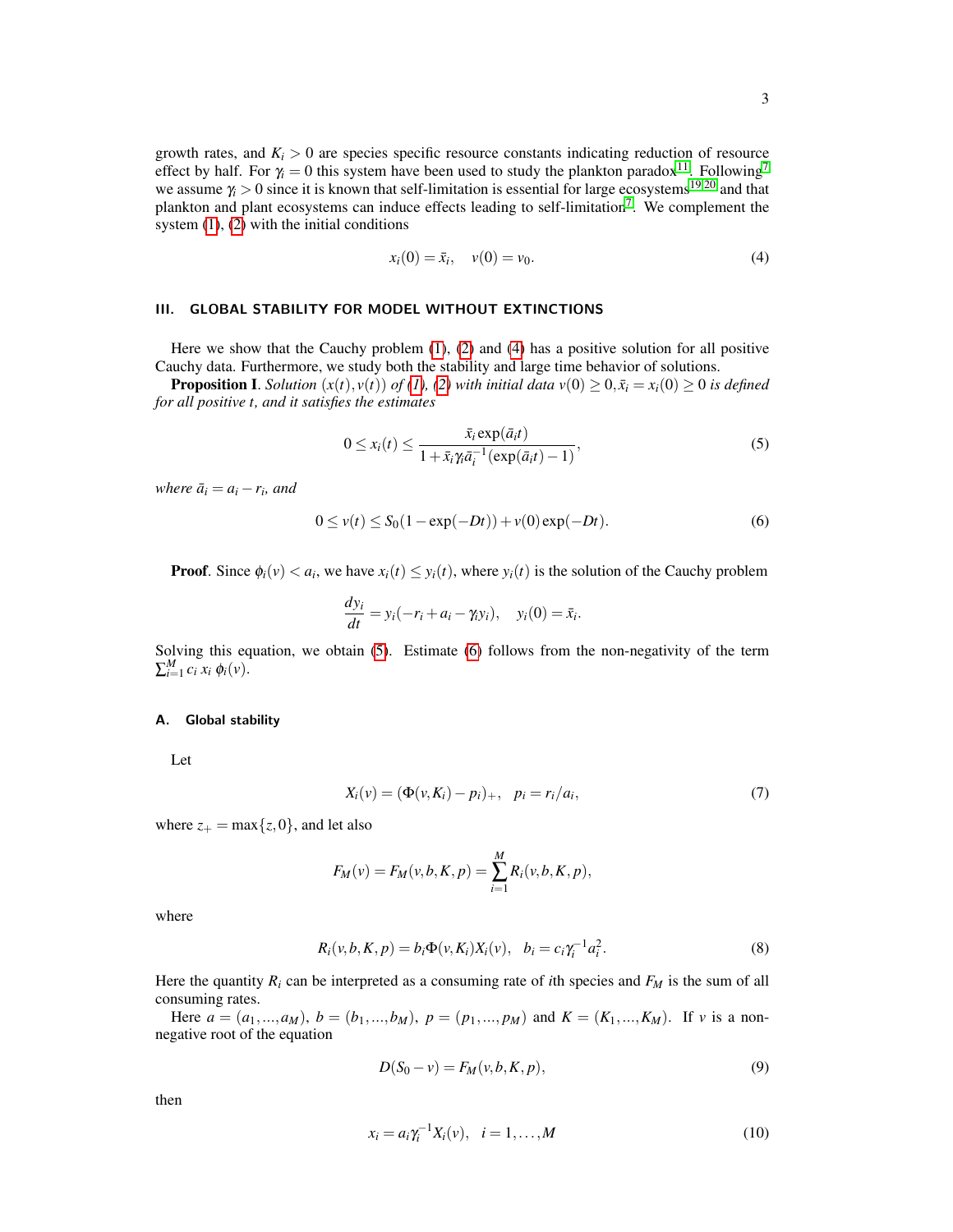and  $\nu$  is an equilibrium point of the system  $(1)$ ,  $(2)$ . We assume here and in what follows that

<span id="page-3-0"></span>
$$
\max_{i} \left( \Phi(S_0, K_i) - p_i \right) > 0. \tag{11}
$$

Then the function  $F_M$  is non-negative for  $v \ge 0$ ,  $F_M(v) = 0$  and  $F_M(S_0) > 0$  due to [\(11\)](#page-3-0). This implies that equation [\(9\)](#page-2-3) has a unique non-negative solution, which belongs to the interval  $(0, S_0)$ . We denote this solution by *veq*.

Let us rewrite equation [\(9\)](#page-2-3) in the following way. Consider first the relation

$$
v = S_0 - \frac{1}{D} \sum_{i=1}^{M} b_i \Phi(v, K_i) X_i(w) = G(v, w),
$$

with  $w \in [0, S_0]$ . Since  $G(v, w)$  is decreasing in *w* from  $S_0$  to something which is smaller than  $S_0$ , for each *w* the above equation has a unique solution  $v = V(w)$ . One can verify that the function *V* is non-decreasing and continuous,  $V(0) = S_0$  and  $V(S_0) > 0$ . We can consider [\(9\)](#page-2-3) as the following fixed-point equation

<span id="page-3-1"></span>
$$
v = V(v), \ v \in [0, S_0]. \tag{12}
$$

In order to describe large time behavior of the system  $(1)$ ,  $(2)$ , we consider the following iterative procedure of solving [\(12\)](#page-3-1):

$$
v^{(k+1)} = V(v^{(k)}), k = 0, 1, ...,
$$
 and  $v^{(0)} = 0.$ 

Then  $v^{(1)} = S_0$  and  $v_2$  is the solution to

$$
v^{(2)} = G(v^{(2)}, S_0),
$$

which is positive due to assumption [\(11\)](#page-3-0). Since *V* is non-decreasing, we have

$$
0 = v^{(0)} < v^{(2)} \le v^{(4)} \le \cdots \quad \cdots \le v^{(3)} \le v^{(1)} = S_0.
$$

We put

$$
\hat{v} = \lim_{k \to \infty} v^{(2k)} \quad \text{and} \quad \check{v} = \lim_{k \to \infty} v^{(2k+1)}.
$$

Clearly,

$$
0 < v^{(2)} \le \hat{v} \le v_{eq} \le \check{v} \le S_0. \tag{13}
$$

Moreover,

$$
\hat{v} = S_0 - \frac{1}{D} \sum_{i=1}^{M} b_i \Phi(\hat{v}, K_i) X_i(\check{v})
$$
\n(14)

and the same relation holds if  $\hat{v}$  and  $\check{v}$  are exchanged. Now we can formulate our main result about the large time behavior of solutions to  $(1)$ ,  $(2)$ .

**Theorem I** Let  $(x(t), y(t))$  be a solution of [\(1\)](#page-1-0), [\(2\)](#page-1-1) with positive initial data. Then

<span id="page-3-2"></span>
$$
\liminf_{t \to \infty} \nu(t) \ge \check{\nu}, \quad \limsup_{t \to \infty} \nu(t) \le \hat{\nu}
$$
\n(15)

*and*

<span id="page-3-3"></span>
$$
\liminf_{t \to \infty} x_i(t) \ge X_i(\tilde{\mathbf{v}}), \ \limsup_{t \to \infty} x_i(t) \le X_i(\hat{\mathbf{v}}),\tag{16}
$$

 $i = 1, \ldots, M$ .

For the proof of this theorem see Appendix.

Note that  $\hat{v} = \check{v}$  if  $dV/dw > -1$ , which is true when, for example, *D* or  $\gamma_0 = \min_i \gamma_i$ , are sufficiently large. Indeed, if  $dV/dw \in (-1,0]$ , the operator  $v \to V(v)$  defined on [0,*S*<sub>0</sub>] is a contraction and therefore the iterations  $v^{(k)}$  converge to the same limit. This observation implies the following Corollary I

*For sufficiently large D* > 0 *or*  $\gamma_0$  > 0 *all the solutions*  $(x(t), y(t))$  *of [\(1\)](#page-1-0), [\(2\)](#page-1-1) with positive initial data converge, as t*  $\rightarrow \infty$ *, to the unique equilibrium point defined by eqs.* [\(9\)](#page-2-3) *and* [\(10\)](#page-2-4)*.*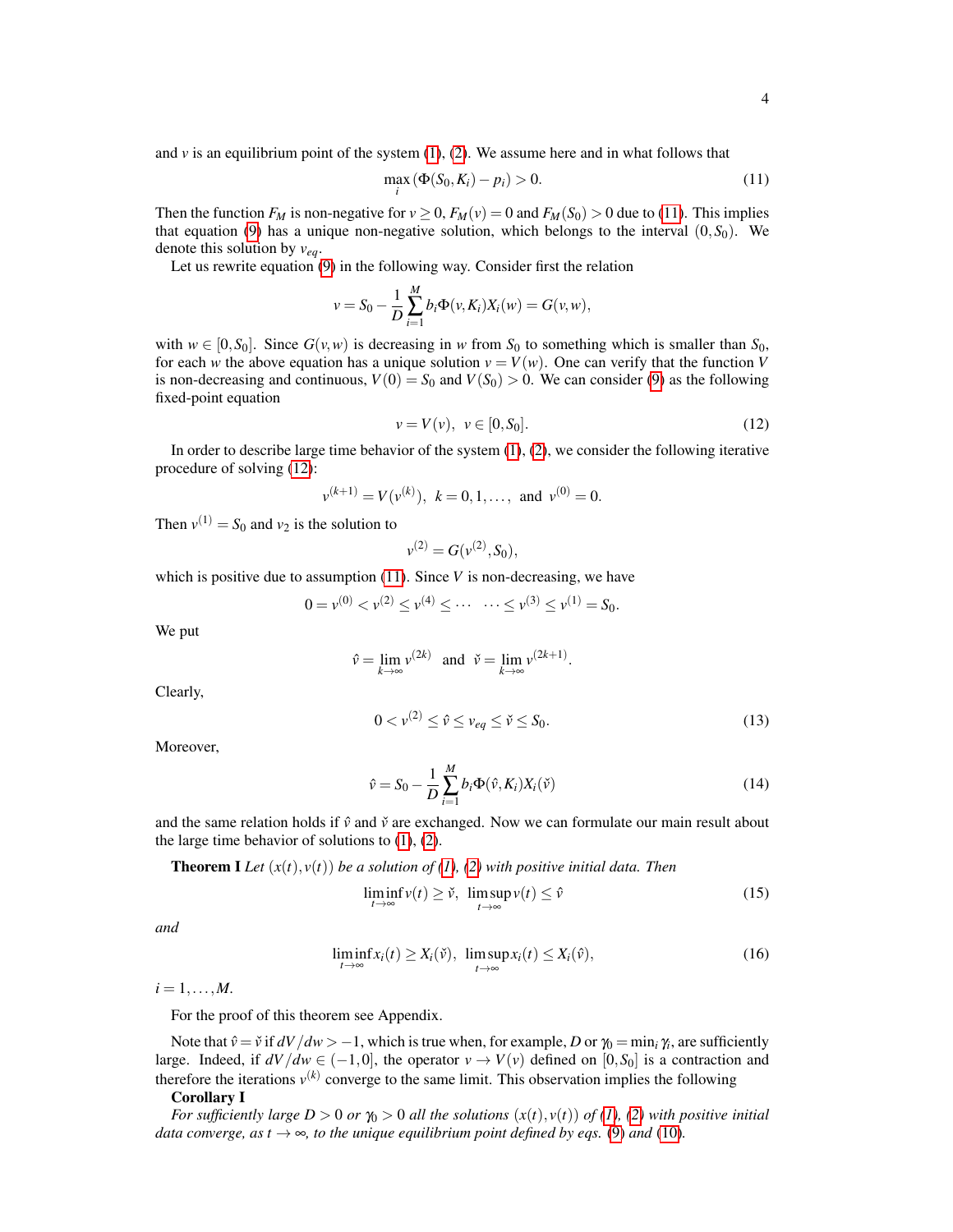#### B. Local stability

Consider now the problem of stability of equilibrium states  $(x_1, \ldots, x_M, v_{eq})$  defined by [\(9\)](#page-2-3), [\(10\)](#page-2-4). Denote by  $I_{eq}$  the set of indices *i* for which  $\phi_i(v_{eq}) - r_i > 0$  and by  $N_{eq}$  the number of such indices. Then  $x_i > 0$  when  $i \in I_{eq}$ .

One can show that the eigenvalues of the linear approximation of [\(1\)](#page-1-0), [\(2\)](#page-1-1) at the equilibrium point  $(x_1,..., x_M, v_{eq})$  satisfies the equation (see Appendix):

<span id="page-4-0"></span>
$$
\lambda + D + G(\lambda) = 0,\t(17)
$$

where

$$
G(\lambda) = \sum_{i \in \mathbf{I}_{eq}} c_i (x_i \phi'_i (v_{eq}) + \phi_i (v_{eq}) \frac{x_i \phi'_i (v_{eq})}{\lambda + P_i (v_{eq})})
$$

and  $P_i(v) = \phi_i(v) - r_i$ .

Let us show that  $Re\lambda < 0$ . In fact, taking the complex conjugate to [\(17\)](#page-4-0) and summing these equations we have

$$
Re\lambda + D + Re\ G = 0,\t(18)
$$

where

$$
Re\ G = \sum_{i \in \mathbf{I}_{eq}} c_i \big( x_i \phi'_i (v_{eq}) + \phi_i (v_{eq}) \frac{x_i \phi'_i (v_{eq}) (Re \lambda + P_i (v_{eq}))}{|\lambda + P_i (v_{eq})|^2} \big).
$$

This implies that

$$
Re \ \lambda \leq -D - \sum_{i \in \mathbf{I}_{eq}} c_i x_i \phi'_i (v_{eq}) \ \text{ or } Re \ \lambda \leq - \min_{i \in \mathbf{I}_{eq}} P_i (v_{eq}).
$$

Thus the equilibrium point  $(x_1,...,x_M, v_{eq})$  is locally stable for all *D*.

#### <span id="page-4-1"></span>IV. EXTINCTIONS

System [\(1\)](#page-1-0), [\(2\)](#page-1-1) does not take into account species extinctions due to extinction thresholds. Here we present a model describing this effect. The system thereby handles the evolution to the final set of species. We follow<sup>[21](#page-16-17)</sup> with essential simplifications since we do not take into account the emergence of new species. We start from random values of the model parameters.

Main parameters of our model in this section are the coefficients  $r_i, K_i, a_i$  and  $\gamma_i$ . Let us introduce the vector parameter  $P_i = (r_i, K_i, a_i, \gamma_i)$ . Note that  $c_i$  is a species specific parameter not necessary to include in this analysis and assumed to be fixed.

Let  $P = (P_1, P_2, P_3, P_4)$  be a random vector with a probability density function  $\xi(P)$ . This means that the values  $P_i$  are defined by random sampling, i.e., the parameters of the species are random independent vectors  $P_i$  that are drawn from the cone  $\mathbb{R}^4_+ = \{ \mathbb{P} : P_1 > 0, P_2 > 0, P_3 > 0, P_4 > 0 \}$  by the density  $\xi$ . Our assumption to  $\xi$  can be formulated as follows:

Assumption I. *The probability density function* ξ *is a continuous function with a support, which* has a compact closure in the positive cone  $\mathbf{R}^4_+.$ 

The function  $\xi$  is positive on  $S_{\xi}$ , where  $S_{\xi}$  is an open and bounded set. The closure of  $S_{\xi}$ we denote by  $\bar{S}_{\xi}$ . Assumption I implies that the mortality rates do not approach zero and resource consumption is restricted. It is supposed that initial data  $\bar{x}_i = x_i(0)$  are random mutually independent numbers drawn according to a density distribution

$$
\bar{x}_i \in \mathscr{X}(\bar{X}, \sigma_X) \tag{19}
$$

with the mean  $\bar{X}$  and the deviation  $\sigma_X$ . The random assembly of the species defines an initial state of the ecosystem for  $t = 0$ .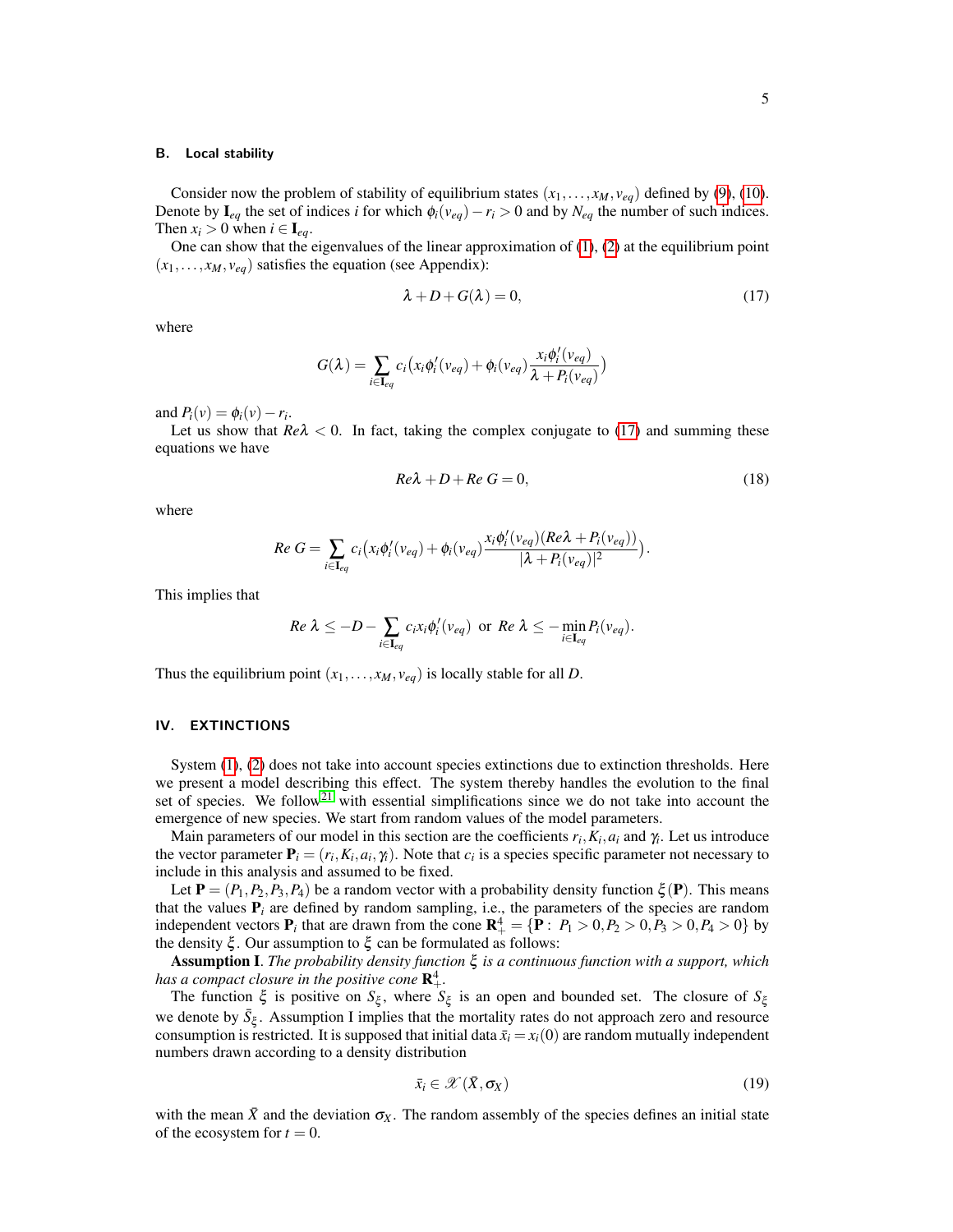$$
I_M = S_e(t) \cup S_v(t) \quad t \ge 0.
$$

Here  $S_e(t)$  is the set of indices of species which exist at the time *t*, and  $S_v(t)$  is the set of indices of species, which have disappeared by the moment *t*. Let  $N(t)$  denote the number of species in  $S<sub>v</sub>(t)$ at the moment *t*,  $N(0) = M$ . We assume that  $S_e(0) = \{1, 2, ..., M\}$ , and  $S_v(0) = \emptyset$ . In our model the species with abundance  $x_k$  vanishes at the moment  $t_*$  if  $x_k(t_*) = X_{ext}$  and  $x_k(t) > X_{ext}$  for  $t < t_*$ . The parameter *Xext* can be interpreted as a threshold for species abundances.

The time evolution of the sets  $S_e(t)$  and  $S_v(t)$  can be described as follows.

(A) if the *k*-th species vanishes at a certain moment  $t_*,$  i.e.  $k \in S_e(t)$  for  $t < t_*$  and  $x_k(t_*) = X_{ext}$ , then the index *k* moves from  $S_e(t)$  to  $S_v(t)$  at this moment  $t = t_*$  and we put  $x_k(t) = 0$  for all  $t > t_*$ ; (B) we assume that the evolution stops at the moment  $t_{end}$ , if at this moment  $S_e(t) = \emptyset$ .

With modifications described above, eqs.  $(1)$ ,  $(2)$  define the dynamics as follows. Within each time interval  $(t_*,T_*)$  between the subsequent species extinctions the dynamical evolution of  $x_i(t)$  is defined by the system  $(1)$ ,  $(2)$ .

The quantity  $N(t)$  is a piecewise constant decreasing function, therefore, there exists a limit

<span id="page-5-1"></span>
$$
N(t) \to N_f, \quad t \to +\infty \tag{20}
$$

where  $N_f$  is the number of species, which survived to the limit state (note that it is possible that  $N_f = 0$ ).

Let us introduce the parameters

$$
\delta_i = X_{ext} \gamma_i / a_i \tag{21}
$$

and assume that

<span id="page-5-0"></span>
$$
\Phi(S_0, K_i) > \rho_i = p_i + \delta_i, \tag{22}
$$

for some *i*. Condition [\(22\)](#page-5-0) means that the resource supply is large enough for existence of a positive equilibrium.

# V. DYNAMICS OF THE MODEL WITH EXTINCTIONS

By [\(20\)](#page-5-1) there exists a time moment  $T_f$  such that all extinctions have occurred and thus we can use Theorem I and its corollary for the remaining species. According to section [IV](#page-4-1)  $S_e(T_f)$  is the set of indices corresponding to the species, which exist for all  $t > 0$ . That set contains  $N_f = N(T_f)$ indices. We modify equation [\(9\)](#page-2-3) as follows:

<span id="page-5-2"></span>
$$
D(S_0 - v_{eq}) = F_{ext}(v_{eq}, b, K, p),
$$
\n(23)

where

<span id="page-5-3"></span>
$$
F_{ext}(v,b,K,p) = \sum_{i \in S_e(T_f)} R_i(v,b,K,p).
$$
\n(24)

**Corollary II** For sufficiently large  $D > 0$  or  $\gamma_0 > 0$  all the solutions  $(x(t), v(t))$  of [\(1\)](#page-1-0), [\(2\)](#page-1-1) with *positive initial data converge, as*  $t \rightarrow \infty$ *, to an equilibrium point defined by eqs.* [\(10\)](#page-2-4)*,* [\(23\)](#page-5-2)*, and* (24*). That equilibrium depends on the set of remaining species*  $S_e(T_f)$ *.* 

The assertion follows from the arguments at the beginning of this section and Corollary I.

Note that the set  $S_e(T_f)$  depends on initial data, therefore, in contrast to Theorem I, we have a number of possible final equilibria. To show this, let us consider the following situations. Let  $M = 3$ and for  $X_{ext}$  all three species survive, thus,  $N_{eq} = 3$ .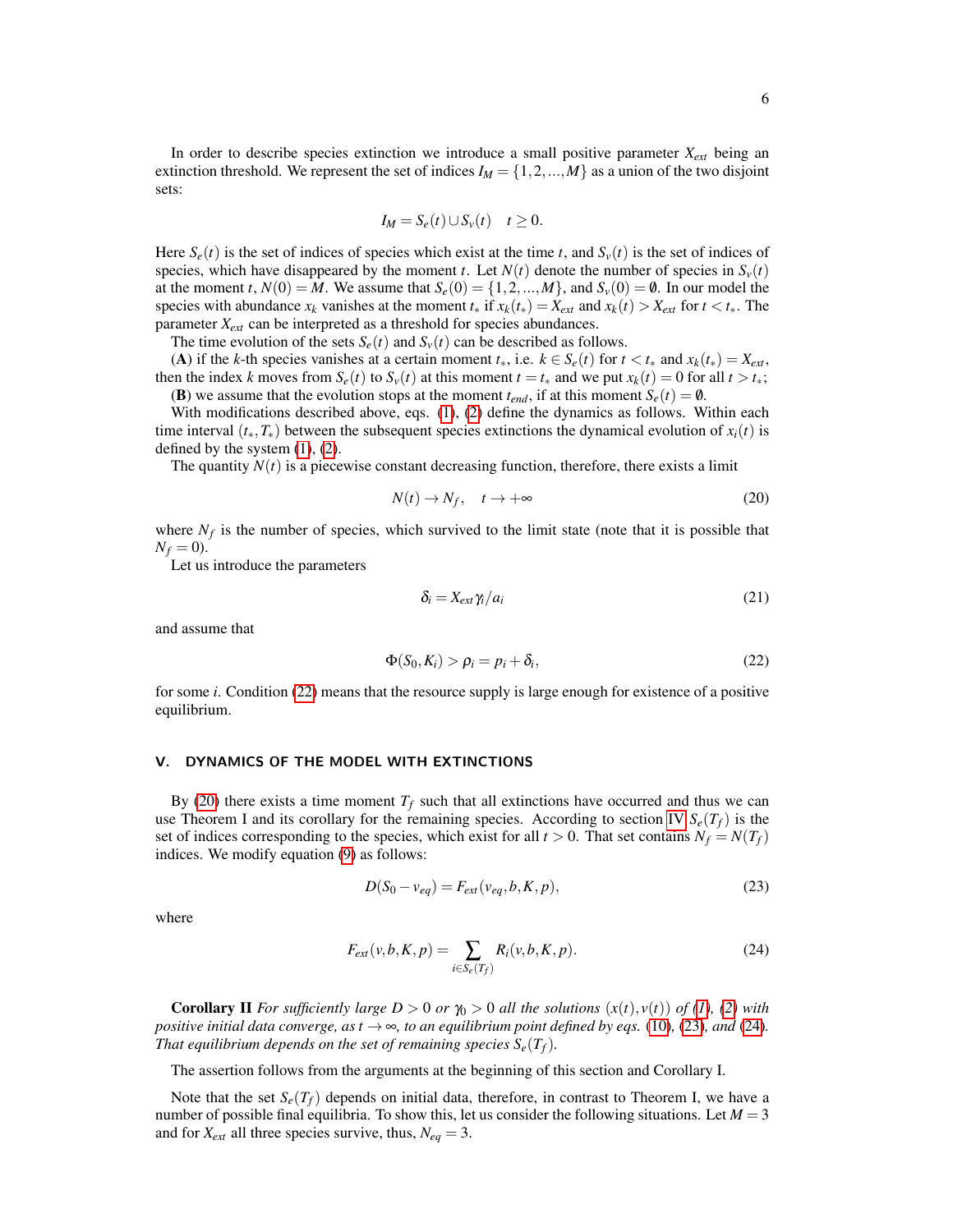Let  $X_{ext} > 0$  and  $x_3(0) = X_{ext} + \kappa$ , where  $\kappa > 0$  is a small number. We assume that  $x_1(0) - X_{ext}$ and  $x_2(0) - X_{ext}$  are not small. Suppose moreover that  $D(S_0 - v(0)) - F_M(v(0)) < 0$  and  $D(S_0 - v(0))$  $v(0)$ ) − *F<sub>M</sub>*( $v(0)$ )| >>  $\kappa$ . Then it is clear that *x*<sub>3</sub> will go extinct within a short time period and thus 3-th species is not involved in the set  $S_e(T_f)$  of final equilibria. If  $\kappa$  is not small, then the set contains the 3-th species.

#### VI. CONCENTRATION OF SPECIES TRAITS

Let us consider the case of arbitrary parameter values, supposing that the initial number of species  $M >> 1$ . For each  $\varepsilon > 0$  let us denote by  $W_{\varepsilon}(z)$  the set of the points in  $\bar{S}_{\xi}$ , which lie in the ball of radius  $\varepsilon$  centered at  $z = (r, K, a, \gamma)$ . The  $\varepsilon$ -neighborhood  $W_{\varepsilon}(B)$  of a subset  $B \subset \overline{S}_{\xi}$  is the union of *ε*-neighborhoods  $W_{\varepsilon}(z)$  taken over all the points  $z \in B$ .

In the set  $\bar{S}_{\xi}$  we introduce the partial order  $\leq_e$ :  $(r_i, K_i, a_i, \gamma_i) \leq_e (r_j, K_j, a_j, \gamma_j)$  if  $a_i \leq a_j, r_i \geq r_j$ ,  $K_i \geq K_j$  and  $\gamma_i \geq \gamma_j$ .

Consider the points  $z_* = (r_*, K_*, a_*, \gamma_*)$ , which are maximal with respect to the order  $\geq_e$  in the set  $\bar{S}_{\xi}$ . Since that set is closed, bounded from below with respect to *K*, *r*,  $\gamma$ , and bounded from upper with respect to *a*, the set  $B_*$  of the points  $z_*$  is not empty. It is clear that  $B_*$  is a subset of the boundary ∂*S*<sub>ξ</sub>.

**Theorem III** (Concentration of traits). Let Assumption I and [\(22\)](#page-5-0) hold and  $\varepsilon > 0$  be a number. *Then the parameters*  $a_i$ *,*  $r_i$ *,*  $\gamma_i$  *and*  $K_i$  *of species*  $x_i$  *such that*  $x_i(t) > X_{ext}$  *for all*  $t > 0$  *lie in the domain*  $W_{\varepsilon}(B_*)$  *with the probability*  $Pr_M(\varepsilon)$  *such that*  $Pr_M(\varepsilon) \to 1$  *as*  $M \to +\infty$ *.* 

#### Proof can be found in Appendix.

If the set  $B_*$  is a singleton (i.e. consists of a single point), then we have the concentration trait effect, i.e., all essential parameters of ecosystem become almost identical as a result of extinctions. Note that the set  $B_*$  is a singleton in the case when  $S_{\xi}$  is a box, i.e.,

$$
S_{\xi} = \{a_- < a_i < a_+, \ r_- < r_i < r_+, K_- < K_i < K_+, \gamma_- < \gamma_i < \gamma_+\}.
$$

The set  $B_*$  can have a more complicated structure, it may be a union of isolated points or a curve. Also note that even in the singleton case species may differ in coefficients  $c_i$ .

#### VII. LIMITS OF BIODIVERSITY IN STRESS ENVIRONMENT

The following assertion gives us an information on limits of biodiversity for arbitrary parameter values and our results are valid for arbitrary system dynamics: we do not use here no assumptions on existence of globally attracting equilibria. Remind that  $N_f$  is the number of species, which survive as  $t \to +\infty$ , i.e., the corresponding abundances  $x_i(t) \ge X_{ext}$  for all  $t \ge 0$ .

Proposition II *The number N<sup>f</sup> is bounded by a constant independent of M, namely*

<span id="page-6-1"></span>
$$
N_f < N_{max} = \left[ \frac{DS_0}{X_{ext} a_0 c_0 (p_0 + \delta_0)} \right] + 1,\tag{25}
$$

*where*  $[x]$  *denotes the integer part of x, c*<sub>0</sub> = min*c*<sub>*i</sub>, and*</sub>

$$
a_0 = \min_{r,a,K,\gamma \in \bar{S}_{\xi}} a, \quad \delta_0 = \min_{r,a,K,\gamma \in \bar{S}_{\xi}} \delta, \quad p_0 = \min_{r,a,K,\gamma \in \bar{S}_{\xi}} p.
$$

**Proof.** First we use an idea from<sup>[22](#page-16-18)</sup>. Let  $\langle F \rangle_T = T^{-1} \int_0^T F(s) ds$  be the average of a function *F* on [0,*T*]. The average of *F* on  $[0, +\infty)$  we denote by  $\langle F \rangle$ . By averaging of [\(2\)](#page-1-1) one obtains

<span id="page-6-0"></span>
$$
T^{-1}\big(\nu(T)-\nu(0)\big)=D(S_0-\langle\nu\rangle_T)-\sum_{i=1}^M c_i a_i \langle x_i \Phi(\nu,K_i)\rangle_T.
$$
 (26)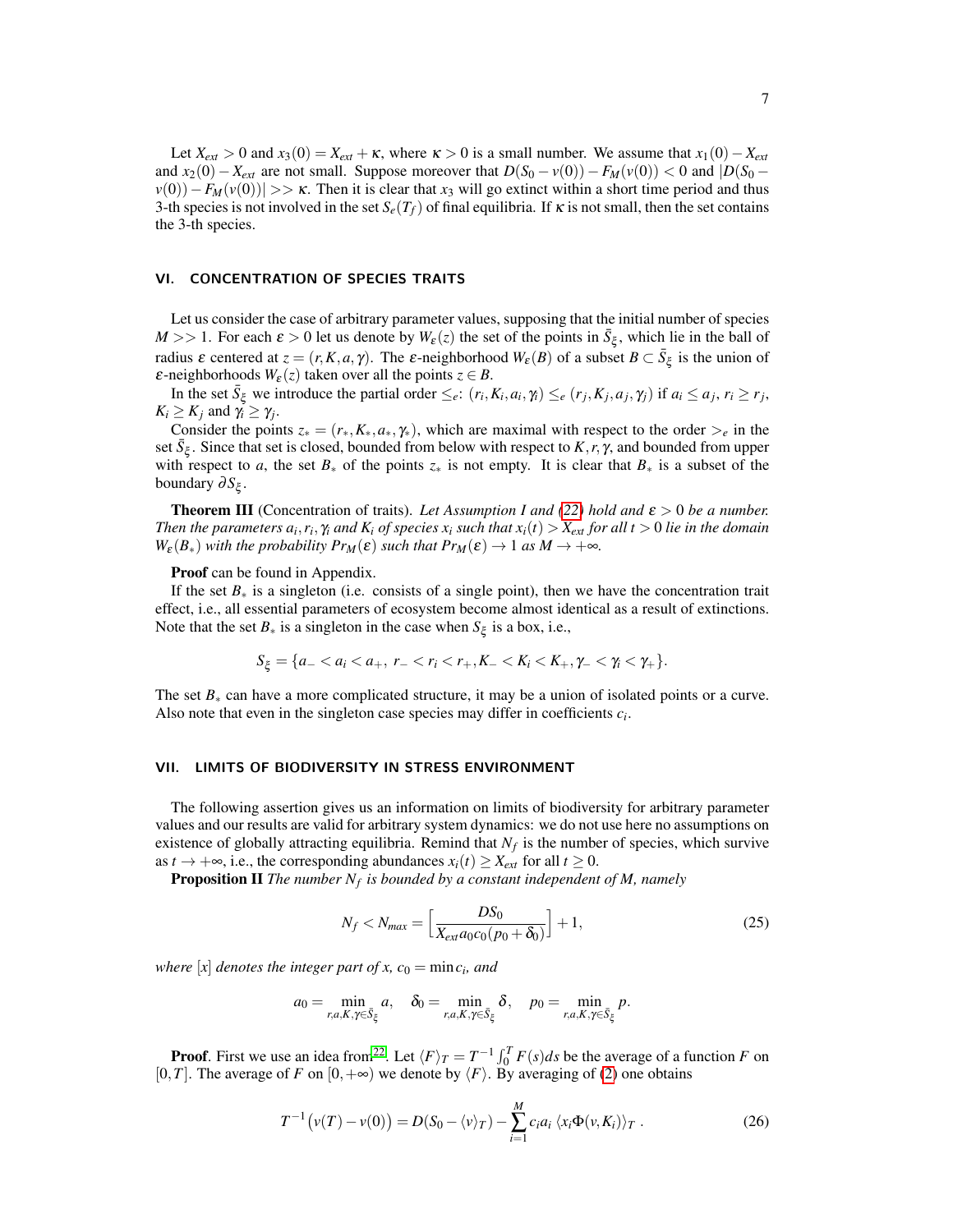Since the left-hand side here tends to 0 as  $T \rightarrow +\infty$  eq. [\(26\)](#page-6-0) leads to

$$
D(S_0 - \langle v \rangle) = \sum_{i=1}^{M} c_i a_i \langle x_i \Phi(v, K_i) \rangle
$$
 (27)

that in turn entails the estimate

<span id="page-7-0"></span>
$$
N_f a_0 c_0 X_{ext} \langle \Phi(\nu, K_*) \rangle < DS_0,\tag{28}
$$

where  $K_* = \max_{i \in S_e(T_f)} K_i$ . Consider the equation in [\(1\)](#page-1-0) with the index  $i \in S_e(T_f)$  for which  $K_i = K_*$ . Dividing both sides there by  $x_i$ , averaging and using that  $x_i$  is bounded and separated from zero by *Xext*, we get

$$
\langle \phi_i(v) \rangle - r_i = \gamma_i \langle x_i \rangle \geq \gamma_i X_{ext}.
$$

Hence

<span id="page-7-5"></span>
$$
\langle \Phi(\nu, K_*) \rangle \ge p_0 + \delta_0. \tag{29}
$$

This together with [\(28\)](#page-7-0) leads to [\(25\)](#page-6-1).

To find more precise estimates we assume that coefficients  $c_i$ ,  $a_i$ ,  $\gamma_i$  and  $r_i$  satisfies

$$
C_{-}a < a_i < C_{+}a, \quad C_{-}c < c_i < C_{+}c, \quad 1 \leq i \leq M,\tag{30}
$$

$$
C_{-}\gamma < \gamma_{i} < C_{+}\gamma, \quad C_{-}r < r_{i} < C_{+}r, \quad 1 \leq i \leq M \tag{31}
$$

where  $a, c, \gamma$ , *r* are characteristic values of the corresponding coefficients,  $C_{\pm}$  are positive constants independent of  $M$ ,  $a$ ,  $c$ ,  $\gamma$ ,  $r$ . Let us introduce the stress parameter by

$$
P_{stress} = \frac{ca^2}{\gamma DS_0}.
$$
\n(32)

To simplify the statement, we also suppose that  $K_i = K$ . The general assertion on the trait concentration can be formulated as follows:

Proposition III *Suppose Assumption I and condition [\(22\)](#page-5-0) hold. Let i*, *j be two indices such that* the corresponding species abundances  $x_i(t), x_j(t)$  satisfy  $x_i(t) > X_{ext}$ ,  $x_j(t) > X_{ext}$  for all  $t \ge 0$ . Then

<span id="page-7-6"></span>
$$
|p_j - p_i| < C_0 P_{stress}^{-1} (p_0 + \delta_0)^{-1},\tag{33}
$$

*where*  $C_0 > 0$  *does not depend on a, c,*  $\gamma$ *, r and*  $X_{ext}$ *.* 

**Proof.** Consider the species such that  $x_i(t) > X_{ext}$  for all  $t \ge 0$ . The corresponding set of indices we denote by  $S_e$ . Averaging equations [\(1\)](#page-1-0) for the species  $x_i$  with  $i \in S_e$  we obtain the following relation:

<span id="page-7-1"></span>
$$
\gamma_i \langle x_i^2 \rangle = a_i \langle x_i(\Phi(v, K) - p_i) \rangle. \tag{34}
$$

Furthermore, we divide  $(1)$  on  $x_i$  and average the obtained equation that gives

<span id="page-7-2"></span>
$$
\langle x_i \rangle = a_i \gamma_i^{-1} \langle \Phi(v, K) - p_i \rangle.
$$
 (35)

The Cauchy inequality implies  $\langle x_i^2 \rangle \ge \langle x_i \rangle^2$ . Therefore, [\(34\)](#page-7-1) and [\(35\)](#page-7-2) entail

<span id="page-7-3"></span>
$$
\langle x_i(\Phi - p_i) \rangle \ge a_i \gamma_i^{-1} \langle \Phi - p_i \rangle^2,
$$
\n(36)

where, for brevity, we use notation  $\Phi = \Phi(\nu, K)$ . By [\(2\)](#page-1-1) we have

<span id="page-7-4"></span>
$$
DS_0 \ge \sum_{i \in S_e} c_i a_i \langle x_i \Phi \rangle. \tag{37}
$$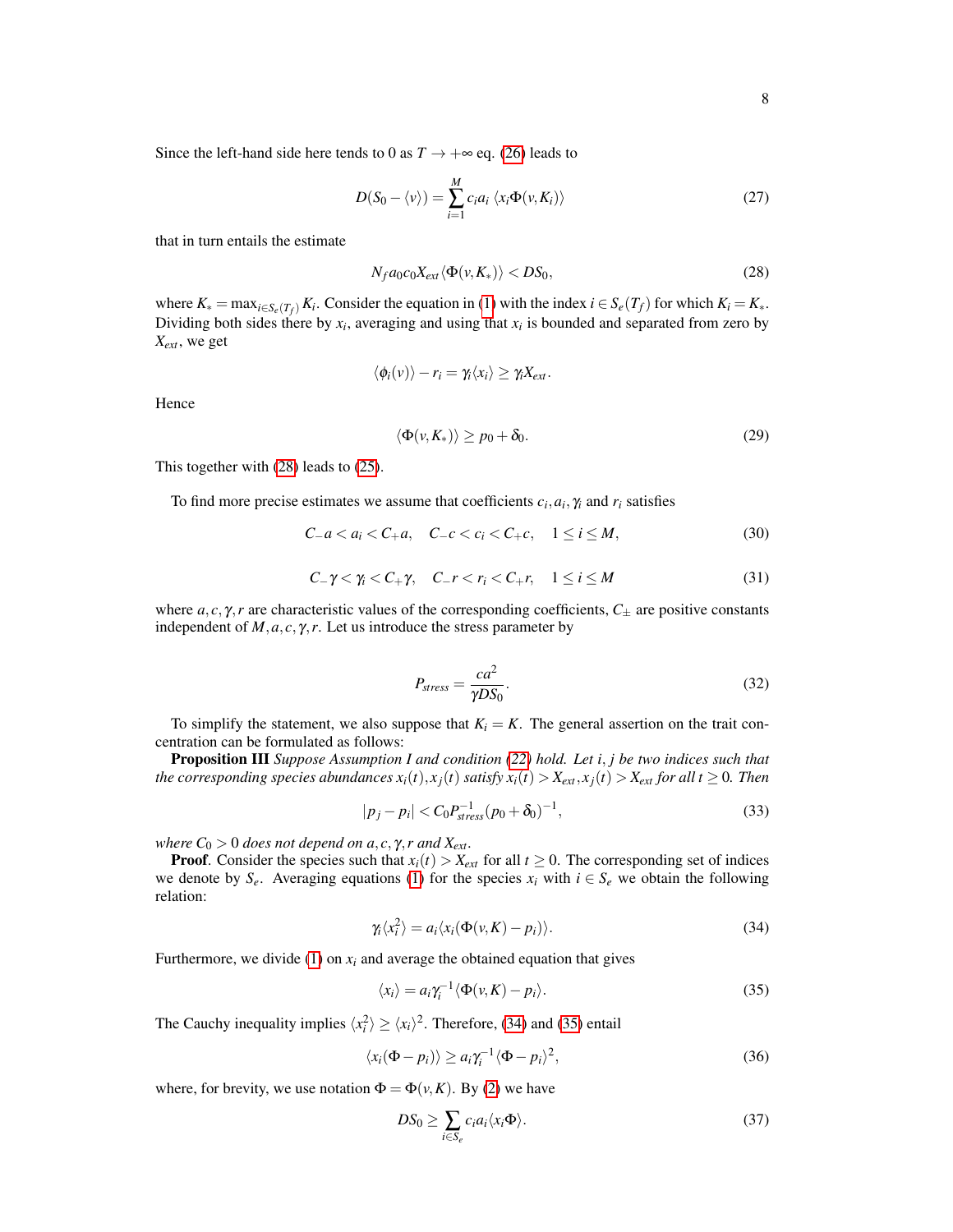We observe that

$$
\langle x_i \Phi \rangle = \langle x_i \Phi - x_i p_i + x_i p_i \rangle.
$$

By the above identity and [\(34\)](#page-7-1) one has

$$
\langle x_i\Phi\rangle=\langle x_i(\Phi-p_i)\rangle+a_i\gamma_i^{-1}p_i\langle \Phi-p_i\rangle.
$$

That relation and [\(36\)](#page-7-3), [\(37\)](#page-7-4) lead to the inequality

$$
DS_0 \ge \langle \Phi \rangle \sum_{i \in S_e} c_i a_i^2 \gamma_i^{-1} \langle \Phi - p_i \rangle \tag{38}
$$

that, by [\(29\)](#page-7-5), can be rewritten as follows:

<span id="page-8-0"></span>
$$
P_{stress}^{-1} \ge \langle \Phi \rangle \sum_{i \in S_e} \beta_i \langle \Phi - p_i \rangle, \tag{39}
$$

where  $\beta_i = c_i a_i \gamma_i (ca\gamma)^{-1}$  are bounded coefficients independent of *a*,  $\gamma$ , *c*. Estimate [\(39\)](#page-8-0) entails

<span id="page-8-1"></span>
$$
(\Phi(\nu, K) - p_l)_+ < C_2 P_{stress}^{-1} \langle \Phi \rangle^{-1} \quad \forall \ l \in S_e \tag{40}
$$

for some  $C_2 > 0$ , which is independent of  $\gamma$ , *a*, *c*, *r*. By [\(35\)](#page-7-2)  $\Phi - p_i$  is positive and hence the index + in [\(40\)](#page-8-1) can be removed. Combining (40) for  $l = i$  and  $l = j$  and taking into account that  $\langle \Phi \rangle$  $p_0 + \delta_0$  one has [\(33\)](#page-7-6).

Let us derive an estimate of  $N_f$  via  $P_{stress} >> 1$  and the average  $\langle \Phi \rangle$ . We suppose that  $p_i =$  $p_0 + (i-1)\Delta p$ ,  $\Delta p \ll 1$  and  $\beta_i = \beta = O(1)$ . Then estimate [\(39\)](#page-8-0) implies

$$
N_f \le 2\beta^{-1} P_{stress}^{-1}((\langle \Phi \rangle - p_0) \langle \Phi \rangle)^{-1}.
$$
 (41)

<span id="page-8-2"></span>This calculation is consistent with numerical simulations. For  $\gamma = 0.00001$ , when all other parameters have the order 1, we obtain a strong concentration effect (see Fig. [1\)](#page-8-2). Computations were made for a population of  $M = 50$  species, where random parameters chosen as explained above.



FIG. 1: Dynamics of large population with a very small γ. The graphs of the species abundances *xi*(*t*), the species number  $M = 50$ . Parameters are as follows:  $K = 4$ ,  $D = 10$ ,  $S = 100$ ,  $E_y = 1$ ,  $s_y = 0.3$ ,  $E_a = 2$ ,  $s_a = 0.2$  and  $E_r = 1 - \ln(20)$ ,  $s_r = 0.1$ . and  $\gamma = 10^{-5}$ . Here 4 species coexist instead of a single one (they are indicated by numbers  $1-4$ ).

As a measure of the trait concentration, we can use the quantity

<span id="page-8-3"></span>
$$
Var(p) = max_i \{p_i\} - min_i \{p_i\}.
$$
\n
$$
(42)
$$

Then the initial  $Var(p) \approx 0.6$  but for 4 remaining species with large abundances we have  $Var(p)$ 0.07. We see that these four species are abundant whereas all other species are extremely rare. Note that these asymptotic results can be generalized in the case of different  $K_i$ .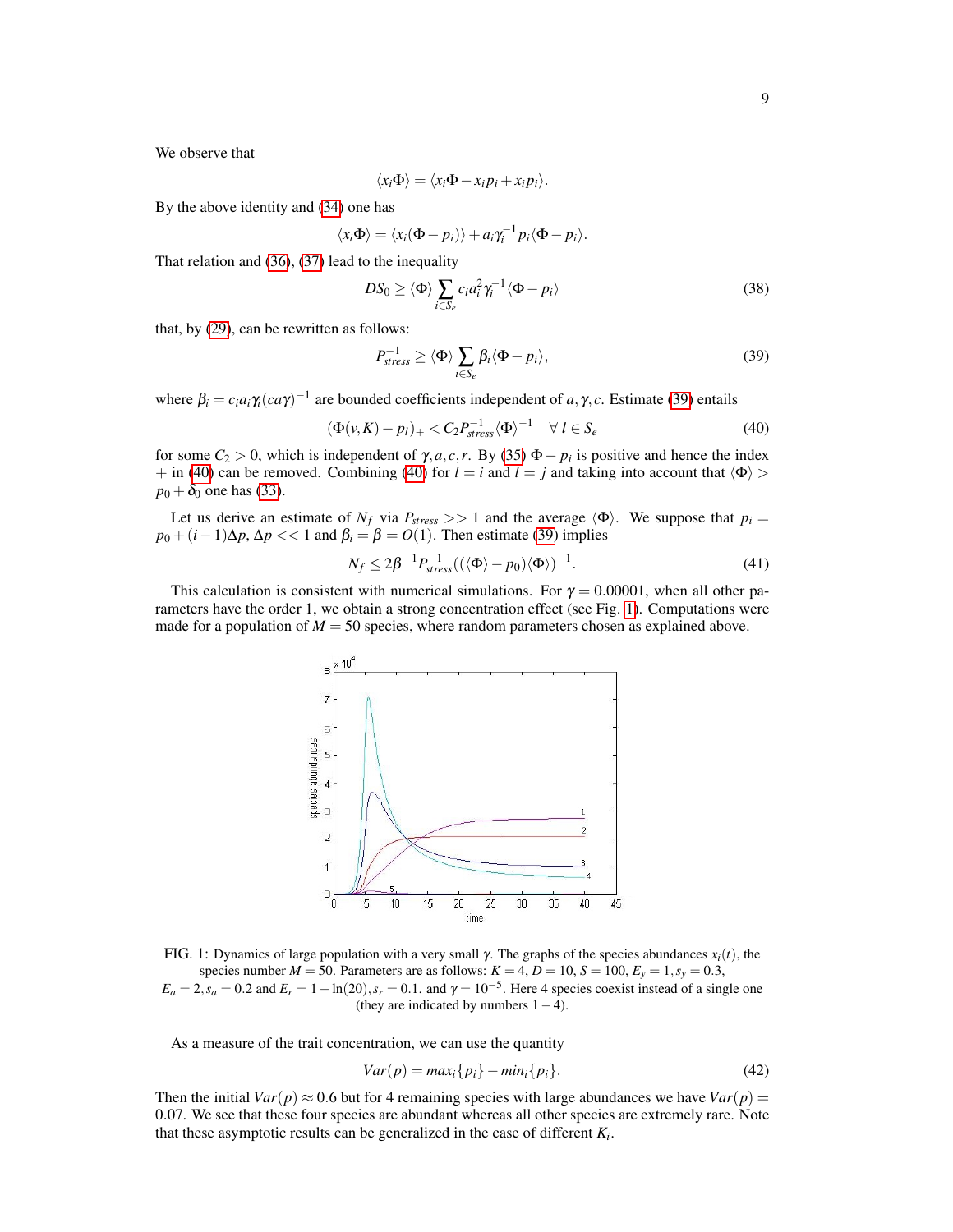#### A. Mass extinctions: an analytical approach

Relation [\(25\)](#page-6-1) allows us to describe, in an analytical way, mass extinctions. Mass extinctions may result as a consequence of a sharp change of some environmental parameter. It is natural to assume that climate variations or other abiotic ones can reduce the resource supply level *S*0. Assume for example that this reduction is  $\Delta S_0 > 0$  and the new resource supply  $S_{new} = S_0 - \Delta S_0$  satisfy

$$
S_{new} < X_{ext} a_0 c_0 (p_0 + \delta_0). \tag{43}
$$

The last equation implies that for sufficiently large ∆*S*<sup>0</sup> even all species may go extinct. We therefore refer this level of the resource *Snew* as a catastrophic level.

Note that these analytical results show that there are interesting phenomena. Firstly, let us compare two ecosystems. One is a random assembly of many species where the variation*Var*(*p*) defined by [\(42\)](#page-8-3) is large, and the other ecosystem is a result of long evolution leading to the concentration, i.e.,  $Var(p)$  is small. We find that the concentrated system is more stable with respect to variations in the resource. Namely, a sharp change of  $S_0$  will kill many more species in the first ecosystem then in the second one. Secondly, assume that catastrophes do occur several times yet with a fairly long time in between. Each catastrophe will reduce the biodiversity yet with less and less probability since the concentration effect becomes stronger and stronger.

To investigate more realistic situations when  $K_i$  are different and the parameters are random, we performed numerical simulations described in the following section.

# VIII. NUMERICAL SIMULATIONS

In numerical simulations, the parameters are chosen as follows. The coefficients  $a_i$  are independent and identically distributed (i.i.d.) random quantities such that each  $\ln a_i$  is a normally distributed number with the mean  $E_a = 1$  and the standard deviation  $\sigma_a = 0.2$ . This means that each  $a_i$ has the same log-normal distribution,  $a_i \in \ln N(E_a, s_a)$ .

Similarly, the coefficients  $r_i$  are i.i.d. random quantities,  $\ln r_i$  is normally distributed on [0,1] number with the mean  $E_r = 0.1$  and the standard deviation  $\sigma_r = 0.03 - \ln(20)$ . The parameters  $D = 0.1, K = 4, S = 30$  and  $\gamma_i = \gamma = 0.001$ . The coefficients  $c_i$  are random numbers uniformly distributed on [0, 1] and normalized in such a way that  $\sum c_i = 1$ . The initial data  $X_i$  are i.i.d. random numbers distributed log-normally,  $X_i = \exp(y_i)$ ,  $y_i \in N(E_y, s_y)$  with parameters  $E_y = 1$ ,  $s_y = 0.3$ . We suppose that all  $c_k$ ,  $r_j$  and  $a_l$  are mutually independent.

For these random species communities and  $N = 50$  we observe oscillations and then a convergence to an equilibrium (see Fig. [2\)](#page-10-0).

By simulations we have considered the dependence of biodiversity and concentration trait effect on the stress parameter for populations with random parameters  $K_i$ ,  $p_i$ . The results are consistent with analytic considerations of the previous section and can be illustrated by Fig. [3.](#page-10-1)

In the numerical simulations of biodiversity we can also observe the trait concentration. For the example illustrated by Fig. [3](#page-10-1) the variation  $Var(p)$  decreases very strongly as a result species extinctions and this reduction increases as the stress parameter increases.

## <span id="page-9-0"></span>IX. DYNAMICS OF LIMIT ECOSYSTEM

According to Theorem III, if the set  $B^*$  consists of a single point, for  $M \gg 1$  the limit system (that appear as a result of many extinctions) has the property  $p_i \approx p, K_i \approx K$ , where p, K are some parameter values. To understand dynamics of that system, we consider system [\(1\)](#page-1-0), [\(2\)](#page-1-1) in the case  $p_i = p, K_i = K$ . Let us introduce a new variable  $Q = -pt + \int_0^t \Phi(v(s), K) ds$ . The variable *Q* is an analogue of "quality of life" introduced in<sup>[2](#page-16-1)</sup> for the linear case  $\Phi(v,K) = v$ . This case is studied in<sup>[23](#page-16-19)</sup>. Results of  $2^3$  can be extended to our limit model. We seek solutions to eqs. [\(1\)](#page-1-0) in the form

$$
x_i(t) = C_i(t) \exp(a_i Q(t)),
$$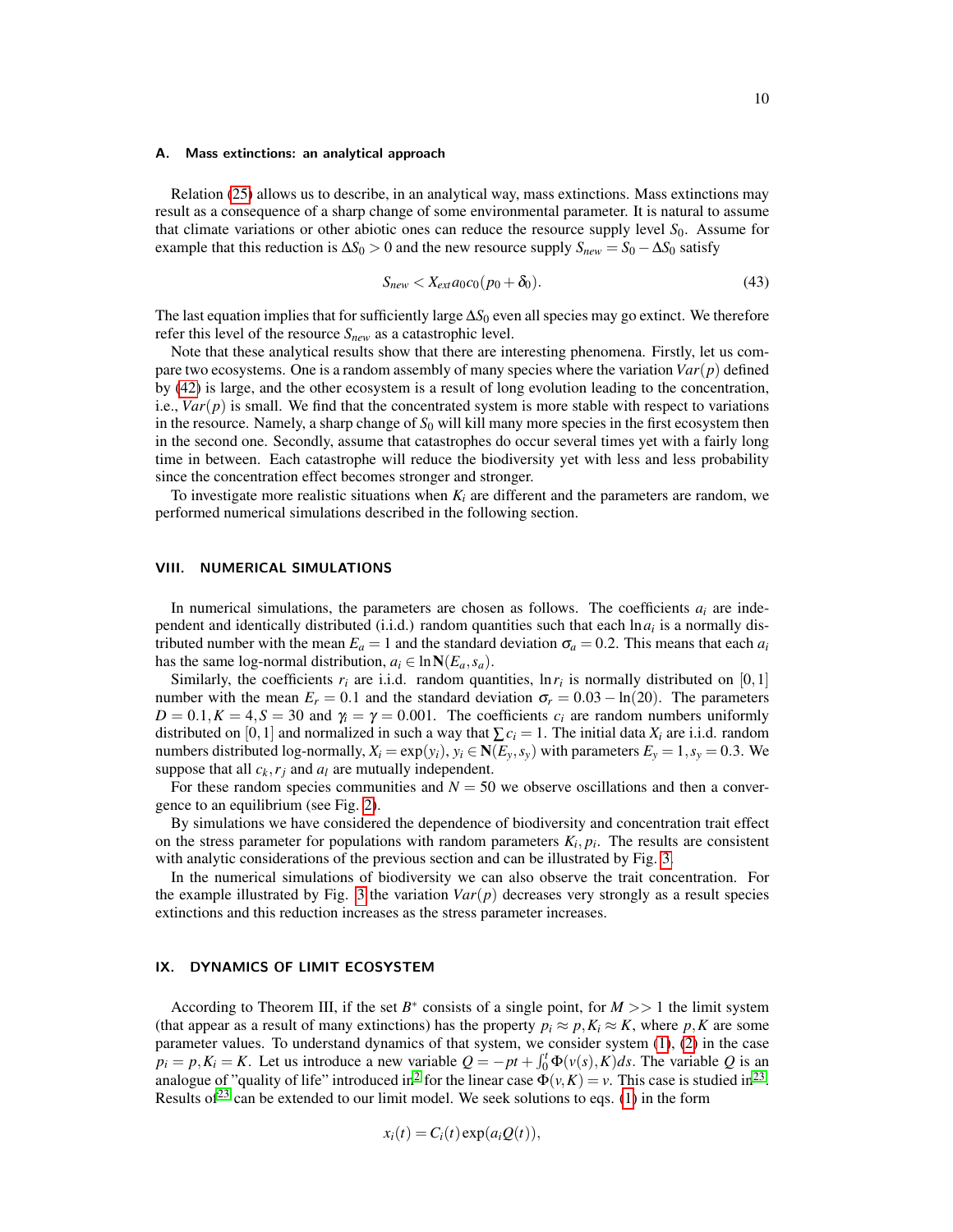<span id="page-10-0"></span>

<span id="page-10-1"></span>FIG. 2: Dynamics of a species community. The species number  $M = 50$ ,  $D = 0.1$  and  $S_0 = 30$ . We observe oscillations and finally that the competition exclusion principle works: only a single set of parameters remains. This can imply a single species (indicated by 1), especially if no other traits are important as assumed in the model.



FIG. 3: The species number  $M = 100$ . The species parameters *K* and *p* are random numbers obtained by log-normal distributions,  $K = \exp(\tilde{K})$ ,  $p = \exp(\tilde{p})$ , where  $\tilde{K} \in \mathcal{N}(K_0, \sigma_K)$  and  $\tilde{K}p \in \mathcal{N}(p_0, \sigma_p)$ . The star curve corresponds to the case  $K_0 = 1$ ,  $\sigma_K = 0$ ,  $p_0 = -1$ ,  $\sigma_p = 0.2$ . For the continuous curve the parameters are the same but we have a variation in *K*:  $\sigma_K = 0.5$ .

where  $C_i$  are new unknowns. From  $(1)$  one obtains

$$
\frac{dC_i}{dt} = -\gamma_i C_i^2 \exp(a_i Q(t)), \quad C_i(0) = \bar{x}_i,
$$

that gives

$$
\frac{dC_i}{dt} = -\gamma_i C_i^2 \exp(a_i Q(t)).
$$

By solving these equations, we find

$$
C_i = \frac{C_i(0)}{1 + \gamma_i C_i(0) \int_0^t \exp(a_j Q(t')) dt'}
$$

.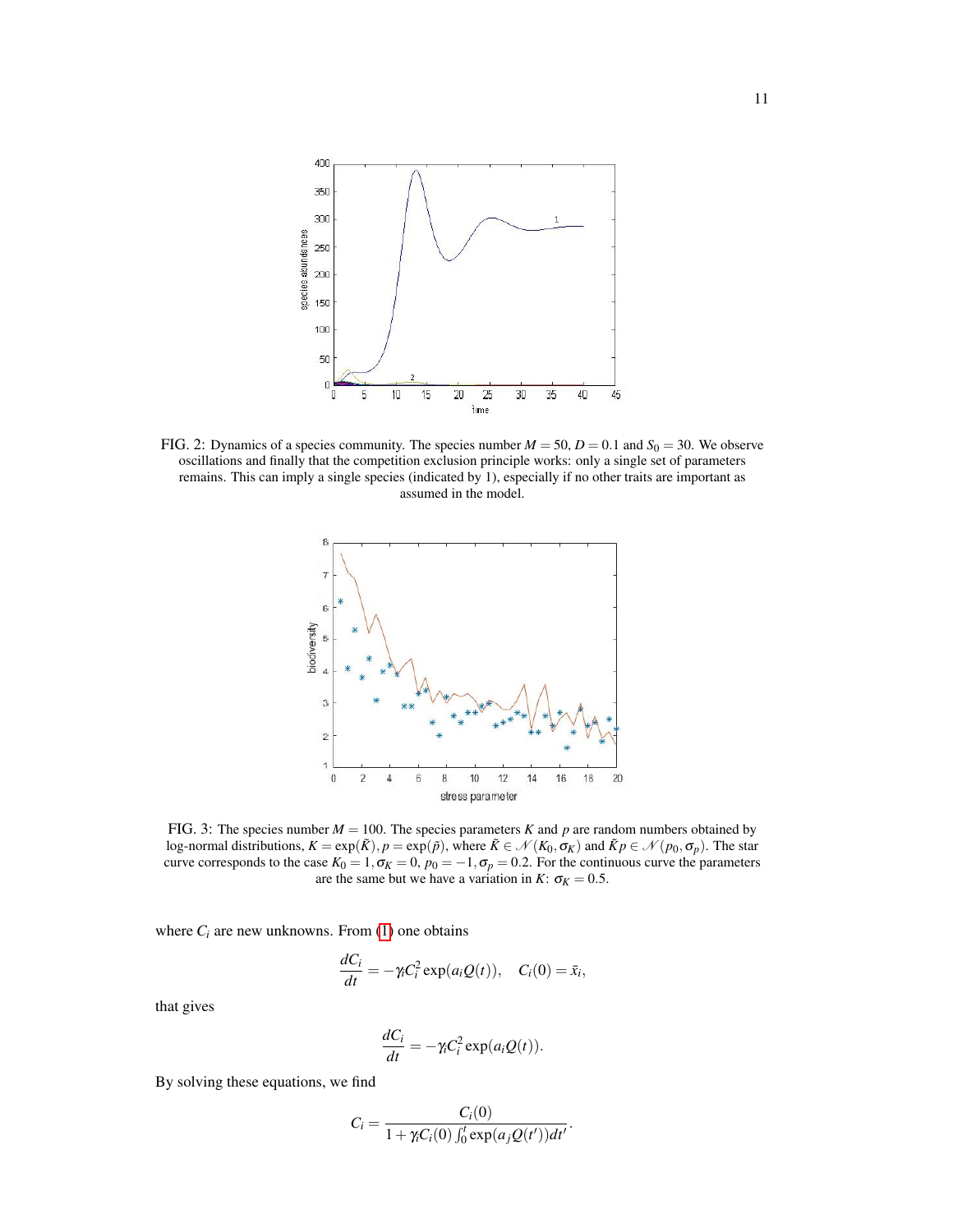Using the last relation, by [\(2\)](#page-1-1) one obtains

$$
v = \frac{KP}{1 - P}, \quad \frac{dv}{dt} = \frac{K}{(1 - P)^2} \frac{dP}{dt},\tag{44}
$$

where  $P = dQ/dt + p$ .

After some straight forward computations eqs.  $(1)$ ,  $(2)$  reduce to the system

<span id="page-11-0"></span>
$$
\frac{K}{(1-P)^2}\frac{dP}{dt} = D(S_0 - \frac{KP}{1-P}) - Pf(Q(\cdot))\tag{45}
$$

$$
\frac{dQ}{dt} = P - p,\tag{46}
$$

where

<span id="page-11-1"></span>
$$
f(Q(\cdot)) = \sum_{j=1}^{N} \frac{c_j \, a_j \bar{x}_j \exp(a_j Q(t))}{1 + \gamma_j \bar{x}_j \int_0^t \exp(a_j Q(t')) dt'}.
$$
 (47)

Eq. [\(45\)](#page-11-0) describes a nonlinear oscillator with a damping term and nonlinearities with a time delay. Note that  $f$  depends on initial data  $\bar{x}_i$ . So, we see that the limit ecosystem can be considered as a nonlinear oscillator with a friction and a memory. The oscillator state is determined by two variables: *P* and *Q*. The first variable is a difference between the normalized species consuming rate  $\Phi(v, K)$  and the normalized species mortality rate, i.e., admits a biological interpretation. This variable can be called Malthusian parameter. The second variable *Q* does not admit a simple explicit interpretation. It is a generalization of the quality of life introduced by Volterra's. Note that *Q* is the integral of *P*, i.e., it can be considered as an integral Malthusian parameter. Since this is a parameter expressing a trait over long time we can call *P* the sustainable Malthusian parameter.

Eq. [\(45\)](#page-11-0) can be simplified in two cases: for  $\gamma = 0$  and for bounded times,  $t \ll ln(\gamma^{-1})$  (an initial stage) and for  $t \gg 1/\gamma$  (large times, the final stage). In the first case from [\(47\)](#page-11-1) we have

$$
f(Q(\cdot)) = f(Q(t)) = \sum_{j=1}^{N} c_j a_j \bar{x}_j \exp(a_j Q(t)).
$$
 (48)

We obtain an oscillator, which is a perturbed Hamiltonian integrable system without memory. In this case for small  $D$  the solutions of [\(45\)](#page-11-0) tend to the equilibrium in an oscillating manner (see Fig. [2\)](#page-10-0).

## X. CONCLUSION

In this paper, we have investigated a model of ecosystems exploiting a single resource and interacting with the environment.

Until May's seminal works<sup>[24](#page-16-20)[,25](#page-16-21)</sup>, ecologists believed that large complex ecosystems, involving a larger number of species and interconnections, are stable. May<sup>[24,](#page-16-20)[25](#page-16-21)</sup> considered a community of *S* species with connectance *C* that measures the number of realized links with respect to the number of all possible links. R. May's analysis of local stability of an equilibrium gave quite revolutionary results that inspired a great discussion. It was shown that for large systems with random interaction parameters the instability can occur for large *C*. More connected communities are more unstable. This approach is developed in<sup>[19](#page-16-15)[,26](#page-16-22)</sup>, where more complicated networks with interactions of different types (predator-prey, amensalism, mutualism, competition) were studied.

All these fundamental results hold under the assumption that, at an equilibrium, ecosystems have a random structure, namely, the entries of the matrix, that defines the linearization of system at the equilibrium, are distributed according to smooth densities, for example, Gaussian ones.

In this paper, we use a similar assumption but on the initial choice of species traits. The initial distribution of species traits is defined by continuous densities with non-empty supports, i.e.,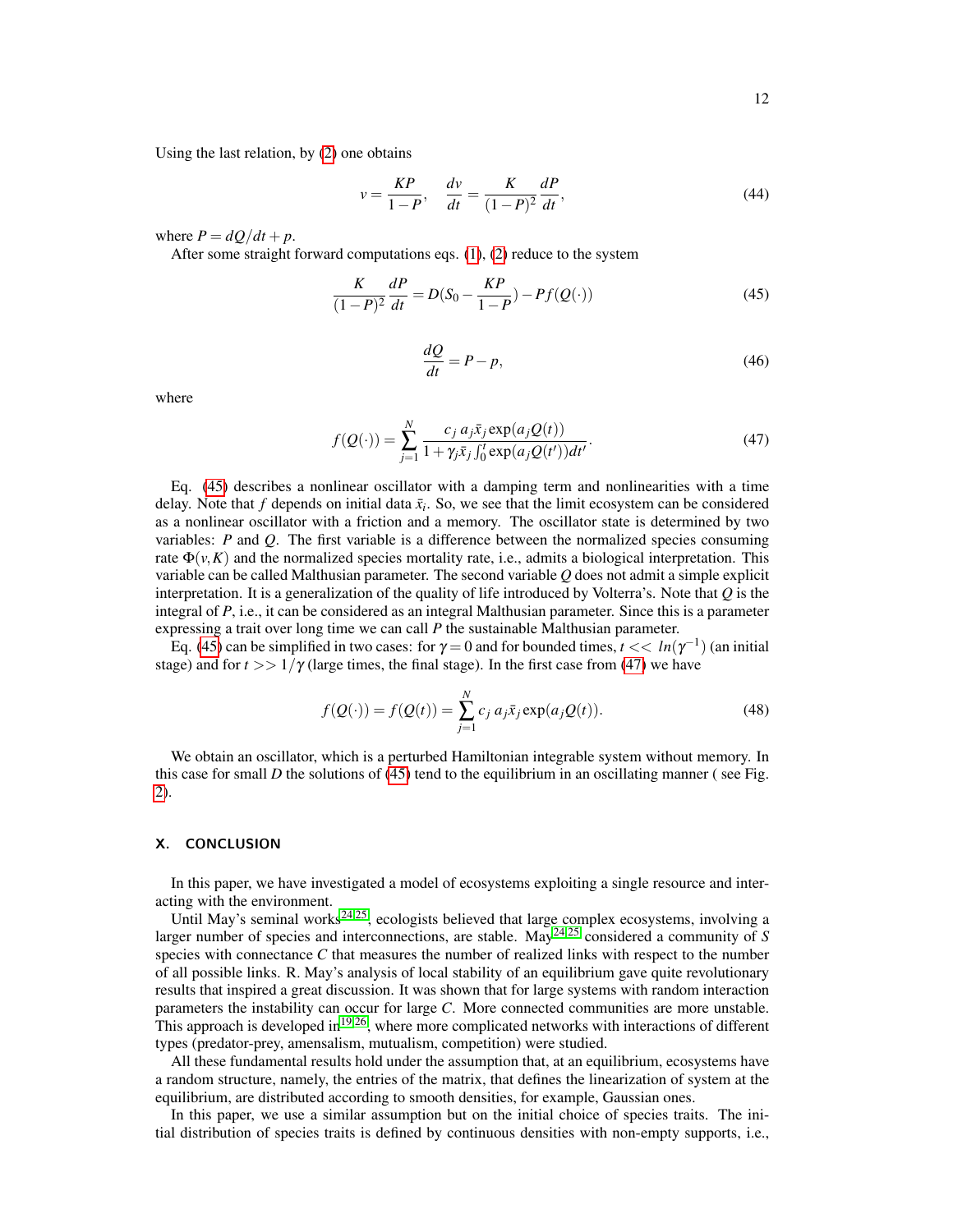roughly speaking, the species traits are distributed homogeneously in a domain. We show that in the evolution process the distribution of species traits becomes more concentrated when ecosystem evolves under a stress or as a result of species extinctions. During the evolution process the domain of species trait localization shrinks. That small domain of localization means that species become more and more similar (as in<sup>[18](#page-16-14)</sup>). In contrast to<sup>18</sup>, we do not use any specific assumptions on the adaptation of system parameters. We have found a parameter, which defines the stress level. This parameter depends on the supply level, turnover rate, and resource consuming intensity.

The most interesting effect of species trait concentration is as follows. For large times a stable and simple limit ecosystem appears just because of most species goes extinct under stress. For large times ecosystem dynamics and extinctions of species under stress produces a self-organized community consisting of species with close consumer efficiencies (note that these species can be different in other traits). In some cases, dynamics of this limit community can be described by a simple equation, which describes a nonlinear oscillator with a friction and a memory, which is close to a Hamiltonian system. We have found an asymptotic approach to study this system. Note that the reduction mechanism differs from previously found one in<sup>[1,](#page-16-0)[23](#page-16-19)</sup>. In<sup>[1](#page-16-0)</sup> a mean field approach is applied to complex ecosystems and gene networks. This approach exploits the system topology, when species (genes) can interact with many others. Complicated systems of equations were reduced to a single differential equation of the first order. Such equations do not exhibit time oscillations whereas our equation simulates a perturbed nonlinear oscillator and it can describe slowly decreas-ing oscillations. In<sup>[23](#page-16-19)</sup> a reduction to Hamiltonian systems is also based on topological properties of interactions in ecosystems. So, the reduced descriptions of complex systems proposed in $1,23$  $1,23$  can be called a topological one. In contrast to<sup>[1](#page-16-0)[,23](#page-16-19)</sup>, in the present paper the reduced description is based not only on the system topology (i.e., the fact that species share the same resource) but also on others phenomena: extinctions and selection by a tough environment (which can be measured by the stress parameter).

These results can be useful for understanding why ecosystems where species feeds on few resources can have a large biodiversity, and how mass extinctions depend on environment and ecosystem parameters. The intriguing effect is that we observe a picture similar to statistical physics: the state of a ecosystem which arises as a product of a long evolution can be described by two quantities *P*,*Q* having a biological interpretation. Namely, *P* can be called Malthusian parameter, and this quantity determines a balance between mean mortal and growth rates. The second quantity *Q* can be named sustainable Malthusian parameter, and it can be obtained by integrating *P* over time.

We have computed analytically the number of finally coexisting survived species and how to this number depends on main ecosystem parameters (the resource supply, the mortality rates, the resource turnover etc). It is shown that the main quantity that determines final biodiversity is the stress parameter.

## XI. ACKNOWLEDGEMENTS

The authors are thankful to Referee for useful remarks. The second author was supported by Linkoping University and by the Government of the Russian Federation through mega-grant 074- U01, and RFBR grant 16-01-00648.

# XII. APPENDIX

## A. Proof of formula [\(17\)](#page-4-0)

<span id="page-12-0"></span>Assume that all  $P_i(\nu_{eq}) > 0$ . Then the eigenvalue problem for the linear part of the right-hand side of [\(1\)](#page-1-0), [\(2\)](#page-1-1) at the equilibrium point  $(x_1,...,x_M, v_{eq})$  has the form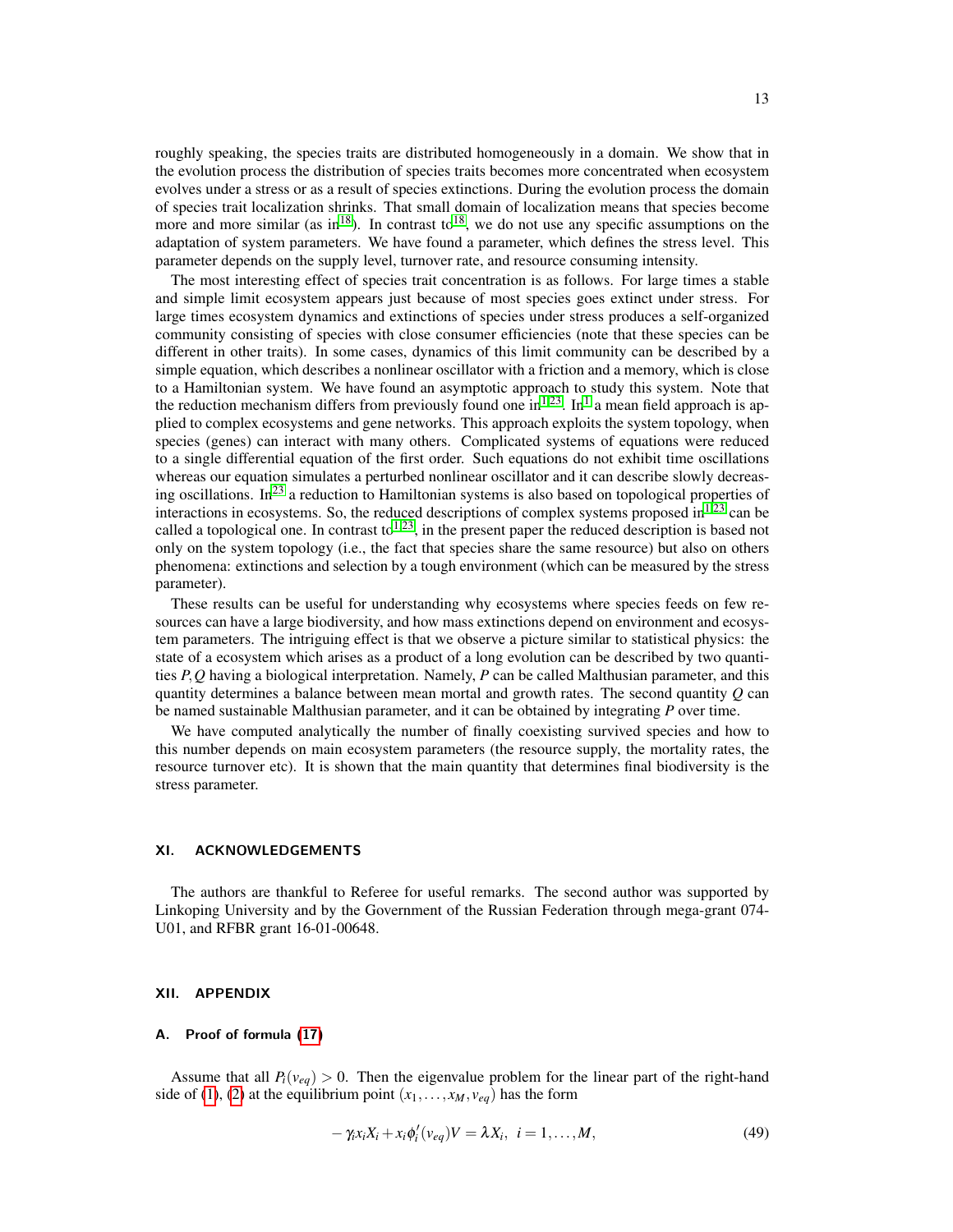$$
-\sum_{i=1}^{M} c_{i} \phi_{i}(\nu_{eq}) X_{i} - \big(D + \sum_{i=1}^{M} c_{i} x_{i} \phi'_{i}(\nu_{eq})\big)V = \lambda V,
$$
\n(50)

where  $(X_1,...,X_M,V)$  is an eigenvector corresponding to the eigenvalue  $\lambda$ . Solving the first system with respect to  $X_i$  and inserting the solution into the second equation we obtain

$$
X_i = \frac{x_i \phi'_i(v_{eq})}{\lambda + \gamma_i x_i}
$$

and

<span id="page-13-0"></span>
$$
\lambda + D + \sum_{i=1}^{M} c_i x_i \phi'_i (v_{eq}) + \sum_{i=1}^{M} c_i \phi_i (v_{eq}) \frac{x_i \phi'_i (v_{eq})}{\lambda + \gamma_i x_i} = 0.
$$
\n
$$
(51)
$$

Since  $\gamma_i x_i = P_i(v_{eq})$  at the equilibrium point we arrived at [\(17\)](#page-4-0).

If some of  $P_i(v_{eq})$  are non-positive the corresponding terms in [\(49\)](#page-12-0)-[\(51\)](#page-13-0) are zeros and we again arrive at [\(17\)](#page-4-0).

## B. Proof of Theorem I on global stability of positive solutions

We apply a special method based on the theory of decreasing operators in Banach spaces (see $^{27}$  $^{27}$  $^{27}$ and references therein) that allows us to prove this assertion without any additional assumptions. This approach is applicable here due to special properties of monotonicity of our problem.

Let us rewrite [\(12\)](#page-3-1) as follows:

$$
\bar{v} = V(\bar{v}),\tag{52}
$$

where the operator *V* is described in subsection [III A.](#page-2-5) We remind that  $V(\bar{v})$  is a decreasing function in  $\bar{v}$ .

Our next step is to rewrite system [\(1\)](#page-1-0), [\(2\)](#page-1-1) as an integral equation for unknown function  $v(t)$ . Let *w*(*t*) be a given non-negative, continuous, bounded function on  $[0, \infty)$  having a limit  $\bar{w}$  at infinity. We can resolve eqs. [\(1\)](#page-1-0) (with  $\nu$  replaced by  $\nu$ ) following section [IX.](#page-9-0) As a result, we obtain

<span id="page-13-1"></span>
$$
x_i(t) = \mathbf{X}_i(w(\cdot))(t),\tag{53}
$$

where

$$
\mathbf{X}_i(w(\cdot))(t) = \frac{x_i(0)}{J_i(w(\cdot))(t)},
$$

and

$$
J_i = \exp(-\int_0^t P_i(w(s))ds) + \gamma_i x_i(0) \int_0^t \exp(-\int_{t_1}^t P_i(w(s))ds)dt_1.
$$

One can verify that for  $x_i(0) > 0$ 

$$
\mathbf{X}_i(w)(t) \to X_i(\bar{w}) \text{ as } t \to \infty,
$$

where  $X_i$  is defined in subsect. [III A](#page-2-5)

Next, we can solve eq. [\(2\)](#page-1-1) with respect to *v*, where  $x_i$  is given by [\(53\)](#page-13-1) and  $v(0) = v_0$ . We denote this solution by  $V(t) = V(w(\cdot))(t)$ . We cannot write this solution explicitly but we need in what follows only some of its properties. First, this solution is a decreasing function with respect to  $x_i$ and consequently with respect to *w*. Second,

$$
\mathbf{V}(w(\cdot))(t) \to \bar{v} \text{ as } t \to \infty,
$$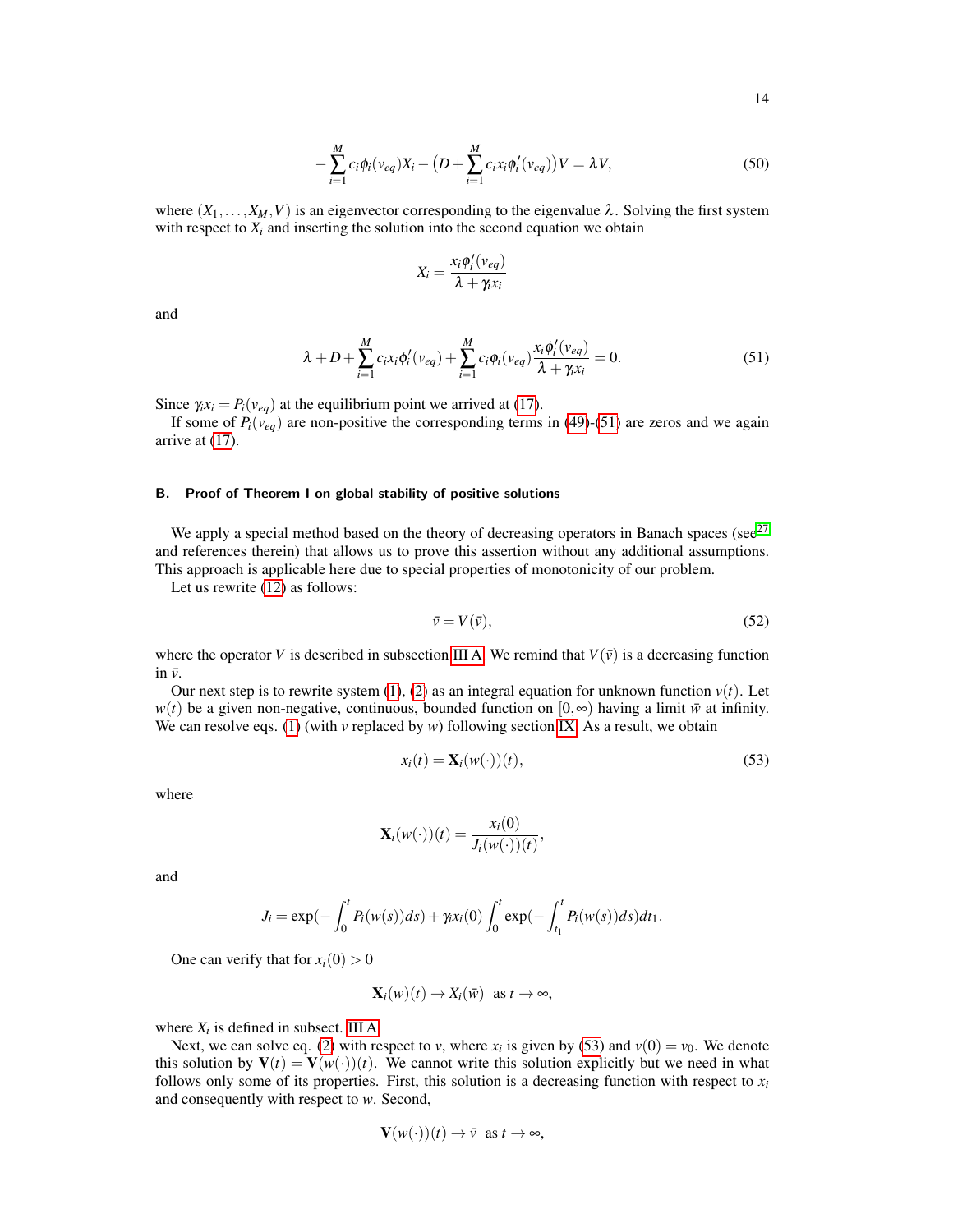where  $\bar{v} = V(\bar{w})$ . Thus the unique solution to the problem [\(1\)](#page-1-0), [\(2\)](#page-1-1) with the Cauchy data [\(4\)](#page-2-0) can be obtained by solving the following fixed point problem

<span id="page-14-0"></span>
$$
v(t) = \mathbf{V}(v)(t) \tag{54}
$$

and then

$$
x_i(t) = \mathbf{X}_i(v(\cdot))(t), i = 1,\ldots,M.
$$

To solve the equation  $v = V(v(\cdot))$  in the class of bounded, continuous, non-negative functions (denoted by B), we use the following iterations

$$
v_{n+1}(t) = \mathbf{V}(v_n(\cdot))(t), \ \ n = 1, 2, \dots, \ \ v_0(t) = 0.
$$

Then

$$
v_0 \le v_2 \le v_4 \le \cdots
$$
,  $v_1 \ge v_3 \ge \cdots$  and  $v_{2j} \le v_{2k+1}$  for all j, k

(here  $\leq$  denotes the partial order on **B**:  $v \leq u$  if  $u(t) \leq v(t) \ \forall t \in [0, T]$ ).

To show the convergence of the odd and even iterations, we observe that we can consider the fixed point equation [\(54\)](#page-14-0) on a finite interval  $(0,T)$ . Now the operator  $V : C[0,T] \to C[0,T]$  is compact and hence the odd and even terms of sequences converge on  $[0, T]$  for each *T*. We introduce their limits

$$
\check{V}(t) = \lim_{j \to \infty} v_{2j}(t), \quad \hat{V}(t) = \lim_{k \to \infty} v_{2k+1}(t).
$$

Then  $V(V) = \hat{V}$  and  $V(V) = \check{V}$ . Let  $\hat{x}_i$  be given by [\(53\)](#page-13-1) with  $w = \hat{V}$  and  $\check{x}_i$  be given by (53) with  $w = \check{V}$ . Then the vector function  $(\check{x}_1, \ldots, \check{x}_M, \hat{V})$  satisfies the problem

$$
\frac{d\check{x}_i}{dt} = \check{x}_i(-r_i + \phi_i(\check{V}) - \gamma_i \check{x}_i), \quad i = 1, ..., M
$$
  

$$
\frac{d\hat{V}}{dt} = D(S_0 - \hat{V}) - \sum_{i=1}^{M} c_i \check{x}_i \phi_i(\hat{V}),
$$

and the functions  $(\hat{x}_1, \ldots, \hat{x}_M, \check{V})$  are solutions of

$$
\frac{d\hat{x}_i}{dt} = \hat{x}_i(-r_i + \phi_i(\hat{V}) - \gamma_i \hat{x}_i), \quad i = 1, ..., M
$$
  

$$
\frac{d\check{V}}{dt} = D(S_0 - \check{V}) - \sum_{i=1}^{M} c_i \hat{x}_i \phi_i(\check{V}),
$$

Moreover, the last two systems have the same Cauchy data. Taking differences we obtain a homogeneous Cauchy problem for  $(\hat{x}_1 - \check{x}_1, \ldots, \hat{x}_M - \check{x}_M, \hat{V} - \check{V})$  and by uniqueness for the Cauchy problem we obtain that  $\check{V} = \hat{V}$ .

Let us turn to the asymptotic behaviour of the fixed-point solutions. Let  $\bar{v}_k = \lim_{t \to \infty} v_k(t)$ . Then

$$
\bar{v}_0 = 0
$$
 and  $\bar{v}_{k+1} = V(\bar{v}_k), k = 0, \dots$ 

This proves inequalities [\(15\)](#page-3-2) and [\(16\)](#page-3-3) and completes the proof of Theorem I.

#### C. Proof of Theorem III

It proceeds in three steps.

*Step 1: Monotonicity of species abundances*.

Consider a point  $\bar{z} = (a_i, r_i, \gamma_i, K_i)$ , which are not contained in  $W_{\varepsilon}(B_*)$ , and the corresponding species population  $x_i(t)$ . Suppose that for all  $t \geq 0$  we have

$$
x_i(t) > X_{ext}.\tag{55}
$$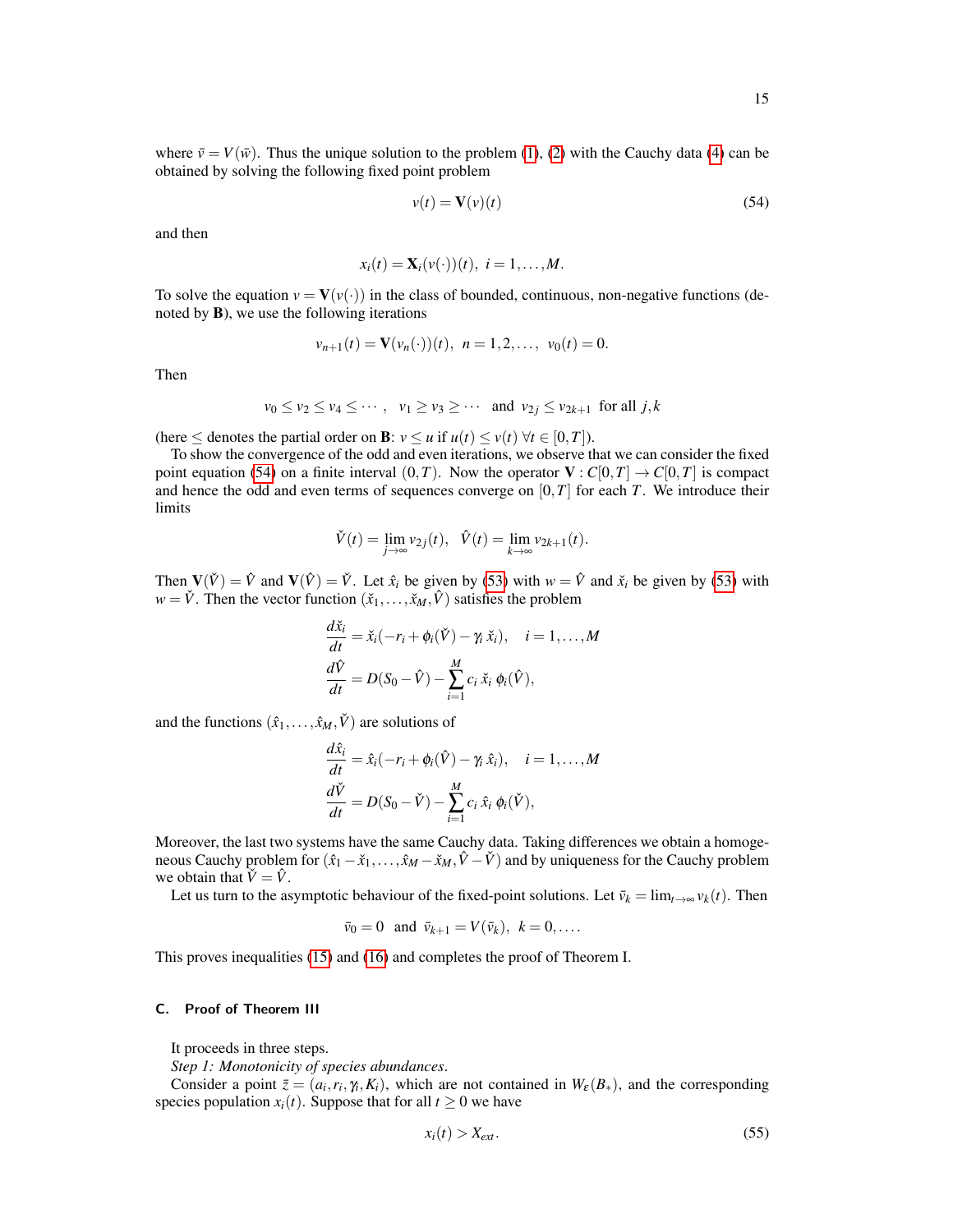Consider *j*-th species with parameters  $(a_j, r_j, \gamma_j, K_j)$  and the species abundance  $x_j(t)$ . We assume that

<span id="page-15-2"></span>
$$
x_j(0) \ge x_i(0), \quad r_i \ge r_j, \ a_i \le a_j, \gamma_i \ge \gamma_j, K_i \ge K_j. \tag{56}
$$

Then

<span id="page-15-0"></span>
$$
x_j(t) \ge x_i(t) \quad \forall t > 0. \tag{57}
$$

Indeed, let us consider equations for  $x_i, x_j$ :

$$
\frac{dx_i}{dt} = x_i(-r_i + \phi_i(v) - \gamma_i x_i),\tag{58}
$$

$$
\frac{dx_j}{dt} = x_j(-r_j + \phi_j(v) - \gamma_j x_j). \tag{59}
$$

If [\(57\)](#page-15-0) is violated then there is a time moment  $t_1 > 0$  such that

<span id="page-15-1"></span>
$$
x_j(t_1) = x_i(t_1), \quad \frac{dx_i}{dt}(t_1) > \frac{dx_j}{dt}(t_1).
$$
 (60)

But

$$
x_i(t_1)(-r_i + \phi_i(v) - \gamma_i x_i(t_1)) \leq x_i(t_1)(-r_i + \phi_i(v) - \gamma_i x_i(t_1))
$$

due to the first inequality in [\(60\)](#page-15-1) and [\(56\)](#page-15-2). The last inequality contradicts the second inequality in in [\(60\)](#page-15-1), thus, [\(57\)](#page-15-0) is proved.

Inequality [\(57\)](#page-15-0) shows that if the species  $x_i$  survives for all times, then all the species with param-eters satisfying [\(56\)](#page-15-2) also survive for all  $t > 0$ .

*Step 2: a priori boundness of biodiversity*. Here we use Proposition II. The number *N<sup>s</sup>* of species, which survive for all times, a priori bounded by the system parameters and does not depend on *M* as  $M \to \infty$ . We refer the corresponding set of species parameters as  $\mathscr{P}_s$ . Due to Prop. II,

$$
N_s < C,\tag{61}
$$

where  $C > 0$  is independent of M.

*Step 3*. Let us consider the  $\varepsilon$ -neighborhood  $W_{\varepsilon}(B_*)$ . Suppose there exists a point  $\overline{z} \notin W_{\varepsilon}(B_*)$ . The initial data  $x_i(0)$  for the corresponding species we denote by  $\bar{x}_i$ . Then, according to Step 1, the set  $\mathscr{P}_s$  contains all points *z* from  $W_{\varepsilon}(B_*)$  such that  $z \geq_e \overline{z}$ . We denote the set of such points by  $W_{\varepsilon,\overline{z}}(B_*)$ . Note that due to the conditions to the set  $S_\xi$  (see Assumption I), the set  $W_{\varepsilon,\overline{\zeta}}(B_*)$  contains a small open ball. Therefore, since ξ is positive on the interior of *S*<sup>ξ</sup> (see Assumption I), we have

$$
1 > J = \int W_{\varepsilon,\bar{z}}(B_*)\xi(z)dz > \delta_{\varepsilon,\bar{z}} > 0.
$$

The number  $\delta_{\varepsilon,\bar{z}}$  is independent of *M*. Consider the event *E* = *AB* where *A* is the event that the species parameters lie in  $W_{\varepsilon,z}(B_*)$  and *B* is the event that initial data  $x_i(0) > \bar{x}_i \,\forall i$ . The events *A* and  $B_s$  are independent and  $Prob(A) > 0$  due to the above estimate for *J*. According to hypothesis on the random choice of  $x_i(0)$  we also have  $Prob(B) > 0$ . Therefore,  $Prob(E) = q > 0$ .

Consider the event  $E_{M,N_s}$  that among M species there are not more than  $N_s$  species such that the corresponding species parameters lie in  $W_{\varepsilon,\bar{z}}(B_*)$  and that initial data  $x_i(0) > \bar{x}_i \,\forall i$ . The probability of *EM*,*N<sup>s</sup>* can be computed by the Bernoulli relation, and we have

$$
Prob(E_{M,N_s}) < \sum_{k=0}^{N_s} M^k(k!)^{-1} q^k (1-q)^{M-k}.
$$

We see that  $E_{M,N_s} \to 0$  as  $M \to \infty$  and the Theorem III is proved.